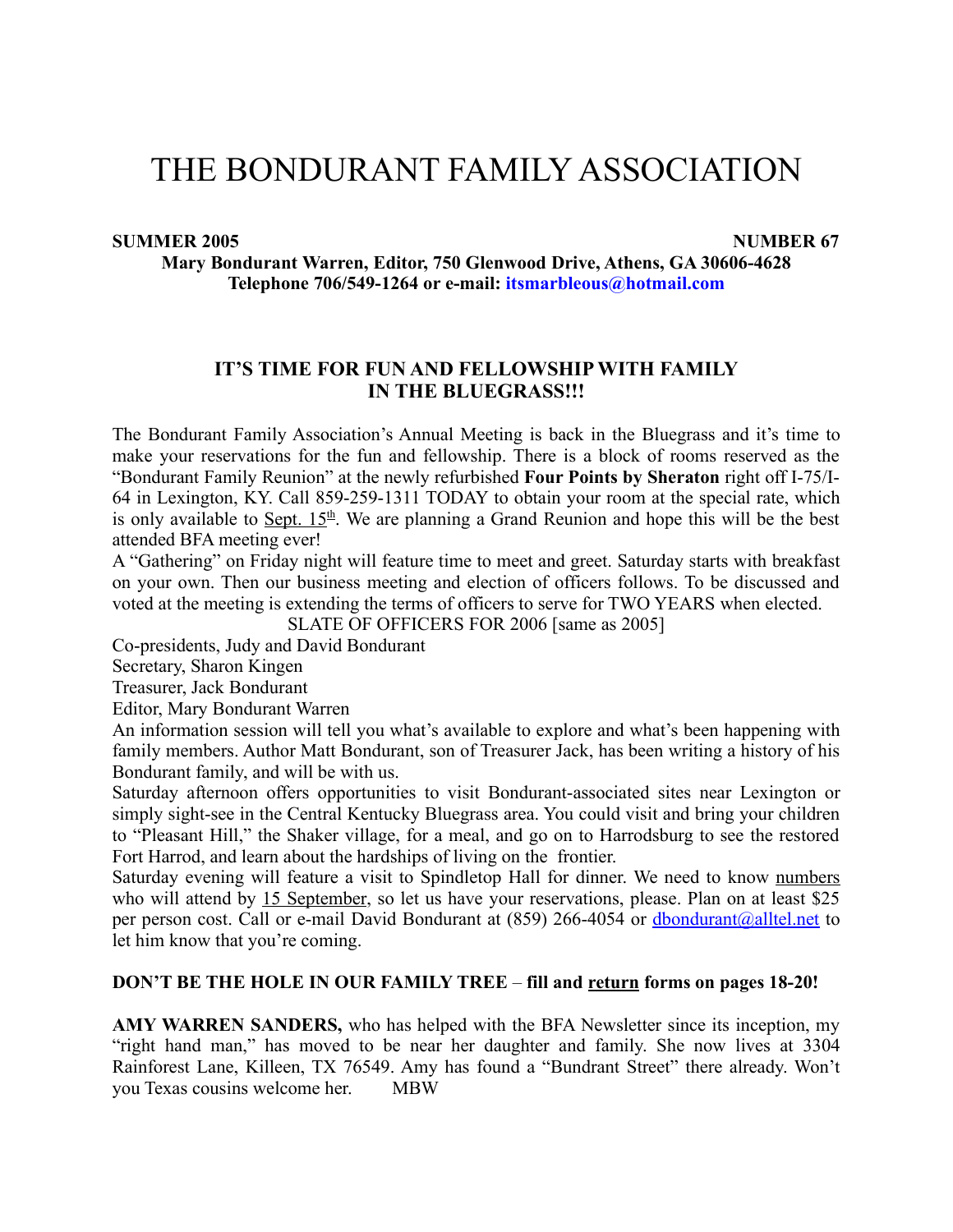#### **BENJAMIN BONDURANT**

A commemorative marker was placed on the grave of one of Jean Pierre's great-grandsons on 28 May 2005 by the Jean Pierre Bondurant Chapter of the Tennessee Branch, Huguenot Society. Participating in the dedication were members of our Association. The cemetery is located on Summers Road, Dresden, TN.

Descendant Claire Holland (Mrs. David) gave a brief history of Benjamin's life, from which this is an abstract.

Benjamin Bondurant was born 1774 in VA, the son of Darby Bondurant and Ruth Agee. Benjamin married Sarah East Moseley in 1797. She was born in 1781, the daughter of Robert Moseley and Mary P.

Benjamin and Sarah were parents of 11 children in VA, but on their way west twins were born, enlarging the family to 13. Settling first in Shelby Co., KY, Benjamin and Sarah opened an inn. Their two oldest sons married in Shelby Co. Oldest son Robert Moseley Bondurant married Nancy Sheppard and went on to Weakley Co., TN, before moving to Fulton Co., KY. Second son William Agee Bondurant married Katie Esters, who died shortly afterwards.

Benjamin took the family to this property near Dresden, Weakley Co., TN where they were among its first settlers when the county was established. Until the county's court house was built court sessions were held in the homes of Benjamin Bondurant and John Terrell.

The death of 5<sup>th</sup> son David Latin Bondurant in 1822 necessitated the establishment of some burial site on the family property. Benjamin laid out a two acre tract and recorded it in the Weakley Co. Register's office.

In 1983 the family cemetery was overgrown, centered by a large oak tree and surrounded by corn fields. As descendants began to clear the cemetery fallen stones were re-erected and a fence to keep out livestock was constructed. In all nine gravestones were found here: Benjamin (died 1845) and Sarah (died 1832), Albert Gallatin Bondurant, one of the first lawyers in the county, and his two daughters Mary and Cordelia Bondurant; Benjamin Tallassee Bondurant; Lousa Clayborn Bondurant Knox, and Martha Aydelott Bondurant, and grandchild Churchill Payne Ethridge who died in infancy.

Now a marker explaining the cemetery has been placed near the access gate. There may be other fallen grave markers, for the modern fence does not encompass the 2 acres set aside for a burial ground.

Funds for upkeep of the cemetery come entirely from contributions, which may be sent to Mrs. David Holland, 5508 Saddlewood Lane, Brentwood, TN 37027.

#### **NEW MEMBERS**

Randall Lee Bondurant, 205 Winner Ave., Smithville, MO 64089 816/532-6057, e-mail: randybondurant@sbcglobal.net

N.J. Henson, 1504 Waterside Ct., Dallas, TX 75218

### **DEATH**

**MRS. BONITA FLOOD POATS**, 85, died 23 June 2005 at Bath County Hospital. She was born 5 Oct. 1919 in Buckingham Co., VA, and resided in Monterey, VA. In June 1943 she married Louis Poats. Mrs. Poats was a member of the Monterey United Methodist Church.

She was the daughter of Una Cole and William Irving Flood, and sister of Geraldine Flood, Fred and Eugene Flood, all of whom predeceased her. Survivors are daughter Judith Diann Racheau of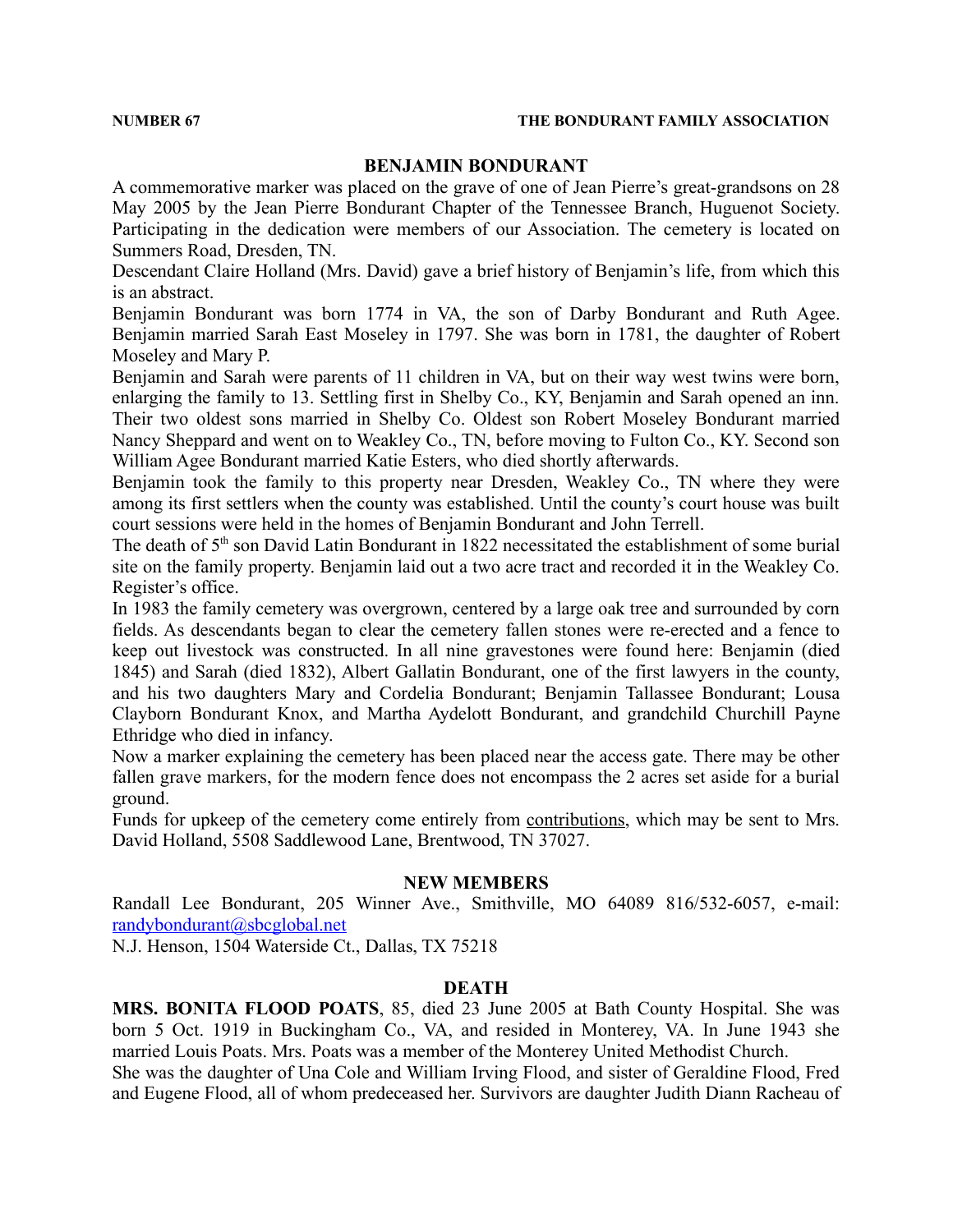Spotsylvania, VA, and son Eugene Poats of Monterey, grandchildren Chantal Toombs of Bolling Green, VA, and Mathew Racheau of Stafford, VA, and a great-grandchld Kayla Racheau of Spotsylvania, and a sister Audrey DuVal of Richmond. Burial in Greenwood Memorial Gardens. Published in *THE RICHMOND TIMES-DISPATCH* 26 June 2005.

Mrs. Poats descended from Rev. Thomas Bondurant and Rhoda Agee, through their daughter Mary Elizabeth Bondurant (1774-1840) and Moses Flood (1765-1852)

Their daughter Martha Mead Flood (1809-1902) and Capt. James M. Anderson (1785-1860) were parents of Alice Annotonia Anderson (1848-1913) who married Julius Ward Flood (1847- 1924). Their son William Irving Flood (1884-1930) was Bonita's father.

### **OBITUARIES**

Mrs. Ruby Talley Smith  $(\frac{ruby\,em(\partial_{a}ol.com)}{rem(\partial_{a}ol.com)}$  sent several obituaries from newspapers of earlier years.

**MRS. BIRDIE BONDURANT ATKINSON** died the end of January 1945, at the home of her daughter Mrs. W.A. Chapman, Farmville, VA, with burial in Farmville Cemetery. She was survived by her husband William M. Atkinson, and four children: William R. Atkinson of Franklin, Aubrey Edgar Atkinson of Crew, Mrs. W.A. Chapman, and Mrs. Mary V. Liggan, both of Farmville, 15 grandchildren and 3 great grandchildren. There were 7 active pallbearers, and 52 honorary pallbearers. Quoted from the *FARMVILLE HERALD* 2 Feb. 1945.

Those named Bondurant as pallbearers were: Elmo (Active), John, Dick, Albert, Hester, and Edward (Honorary).

Ruby Smith says that Birdie descended from Rev. Thomas Bondurant to John James Bondurant and Mary Ella Gilliam, Birdie's parents.

**MRS. CORA COX BALDWIN**, 99, died 5 Dec. 1991 in San Antonio, TX. A native of Buckingham Co., VA, where she was born 3 April 1892 at Curdsville, the daughter of Joseph Benjamin Cox and Ida Baughan. She was the widow of William H. Baldwin, Sr. (1893-1936), and a member of Farmville United Methodist Church. Survivors include her daughter Katherine Baldwin Bondurant, wife of William Thomas Bondurant, Jr., of San Antonio, and a son Frank B. Baldwin of Farmville, 10 grandchildren and 13 great grandchildren. Buried in the Smyrna United Methodist Church Cemetery. Their three children were: William H. Baldwin, Jr., born about 1925 [who apparently died before his mother]; Frank B. Baldwin born about 1926, and Katherine L. Baldwin born about 1929, wife of W.T. Bondurant, Jr.

Ruby Smith traced Katherine Baldwin's husband back through several generations to Samuel Watson Bondurant.

**HENRY HOGLAND BUDD, JR.** died 10 May 1992. He was retired from the VA Department of Agriculture and Consumer Services, and a member of the American Legion, and charter member of the Cumberland Co. Historical Society.

He was survived by his wife Dorrie Douglas Budd, and sisters Anne Budd Smith of Amelia, Nell M. Budd and Rose Budd Burton both of Chesterfield, VA. Burial in Riverside Cemetery. Quoted from *FARMVILLE HERALD* 13 May 1992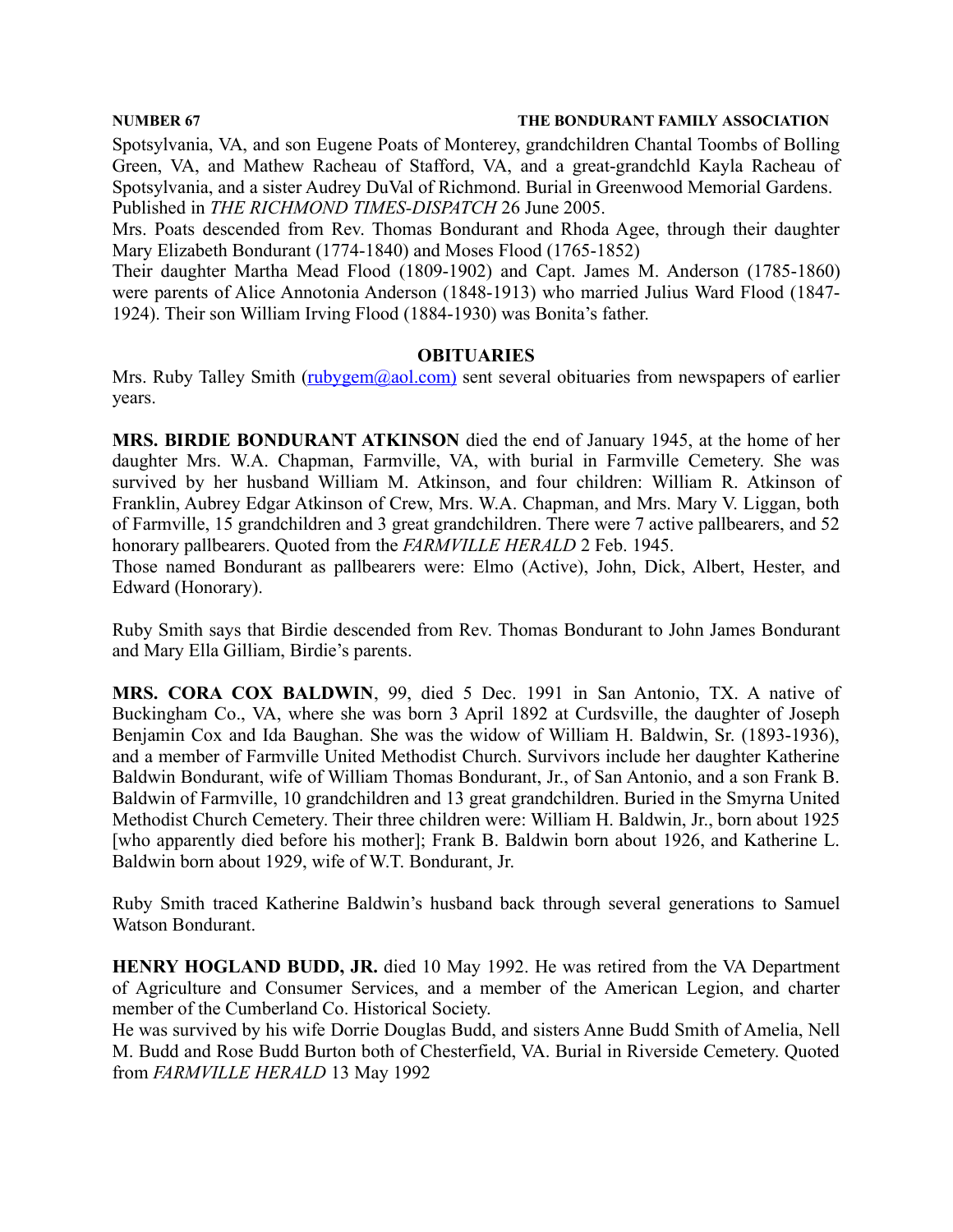Ruby Smith added that this man must descend from Col. Henry Hoagland Budd (1811-1870) and Rosa Virginia Watson Bondurant (1833-1890), but exactly how, Ruby doesn't know. Can one of you help?

This is what we have in the data base: Henry and Rosa Budd married 9 July 1862 in Prince Edward Co., VA. Children: Henrietta Hoagland (Etta) born about 1864 Mattie Willie J. born about 1867 William Henry born about 1869, NO FURTHER INFORMATION. Maria Louise or Louisa (Lou) born about 1871.

**CHARLES BONDURANT CARSON**, died about 20 Dec. 1966. He was a retired merchant whose obituary appeared in the *FARMVILLE HERALD* Dec. 1966. He was buried at Prospect Methodist Church Cemetery.

Born in Amherst Co., VA, 21 Aug. 1919, the son of the late Ernest Carson and Emma Drinkard, Charles was survived by his wife Mrs. Mattie Marshall Carson, daughter Bettibell Marshall Carson, and sons Ernest Richard and John Bondurant Carson, all of Prospect, and three sisters: Mrs. J.F. Alsop, Corpus Christi, TX, Mrs. Lester Nuckols of Dillwyn, VA, and Mrs. Nelson Hix of Prospect, and 5 brothers: James A. Carson of Appomattox, Rev. R.D. Carson of Sanford, NC, Woodrow E.C. Carson of Prospect, W. Elantha Carson of Covington and Crote D. Carson of Richmond, and 2 grandchildren [not named].

His lineage came from Darby Bondurant and Ruth Agee through their son David Bondurant (1775-1856) who married Mary Garrett. Their son Joseph Thomas Samuel Bondurant (1830- 1922) married Louise Silence Seay, and had a daughter Annie Virginia Bondurant (1856-1928) who married Aurelius Phillip Carson. Their son Ernest Henson Carson, born 1882 married Emma Catherine Drinkard, and they were parents of Charles Bondurant Carson, above.

# **THOMAS MORGAN BONDURANT (continued from our last issue) 1910 Henry Co., VA, Reed Creek**

John P. Lacy, 34 born VA, both parents born VA, farmer, married once, married 11 years Lena, 28 born VA, both parents born VA, wife, married once, married 11 years, 5 born, 3 living. Joe B., 9 born VA, both parents born VA, son Evlyne [sic], 7 born VA, both parents born VA, dau. Harry R., 9/12 born VA, both parents born VA, son.

# **1910 McDowell Co., WV, Twin Branch**

J.B. Lacy, 28 born VA, both parents born VA, miner of coal, married 8 years Lura, 29 born VA, both parents born VA, wife, married once, married 8 years, 6 born, 6 living Burnard [sic], 6 born WV, both parents born VA, son Lottie, 5 WV, both parents born VA, dau. Alvey, 4 WV, both parents born VA, son Blane, 3 WV, both parents born VA, dau. Estell, 1 WV, both parents born VA, dau. [no name], 1/12 WV, both parents born VA, dau.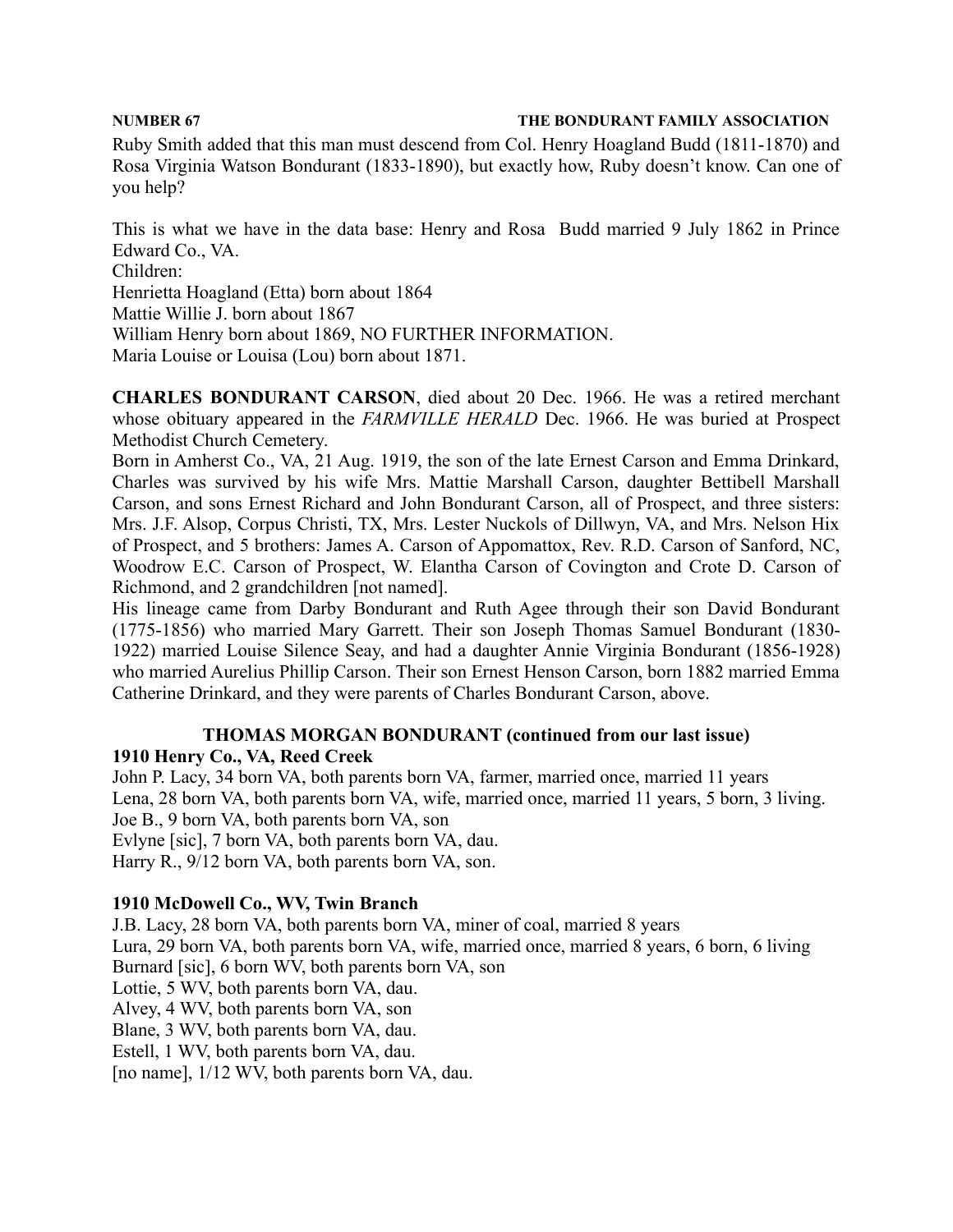R.C. Hurd, 25 born VA, both parents born VA, miner of coal, married once, married 1 year Della, 24 born VA, both parents born VA, wife, married once, no children Walter Lacy, 27 born VA, both parents born VA, boarder, miner of coal, married once, 0 years Olley, 19 born VA, both parents born VA, , boarder, married once, 0 years

### **1910 McDowell Co., WV, Adkins Township**

Harry Lacy, 26 born VA, both parents born VA, laborer, coal tipple, married once 0 years Minnie, 18 born VA, both parents born VA, married once, 0 years.

### **1920 Wells Co., ND, Cottonwood**

Dewey Lacy, 21 born VA, both parents born VA, farmer, general farming, single Moses A. Lacy, 67 born VA, both parents born VA, father, widower Jim W. Lacy, 45 born VA, both parents born VA, brother, farmer, married Annie W. Lacy, 32 born VA, both parents born VA, sister-in-law, married Frank M. Lacy, 1 born ND, both parents born VA, nephew

[next house]

Ansley A. Lacy, 40 born VA, both parents born VA, farmer, general farming Josie V., 38 born VA, both parents born VA, wife Kenith S., 13 born ND, both parents born VA, son Virgie M., 12 born ND, both parents born VA, dau. Robert L., 10 born ND, both parents born VA, son Roy W., 4 8/12 born ND, both parents born VA, son

### **1920 Wells Co., ND, Speedwell**

Jessie Ben Lacy, 39 born VA, both parents born VA, farmer, general farming Maggie Laura, 39 born VA, both parents born VA, wife Henry Bernard, 16 born WV, both parents born VA, Letty May, 15 born WV, both parents born VA, dau. Jessy Aloe, 13 born WV, both parents born VA, son Hatty Beulah, 12 born WV, both parents born VA, dau. Ruby Vester, 9 born WV, both parents born VA, dau. Walter Knight, 6 born ND, both parents born VA, son Goldy Gay, 4 8/12 born ND, both parents born VA, dau. Lucile Blanch, 2 6/12 born ND, both parents born VA, dau.

### **1930 Wells Co., ND, South Cottonwood Township**

Harry A. Lacy, 46 born VA, both parents born VA, farmer, general farming, married 1<sup>st</sup> age 25 Minnie N., 38 born VA, both parents born VA, wife, married 1<sup>st</sup> age 18 Burnice, 17 born ND, both parents born VA, dau., single Violet, 16 born ND, both parents born VA, dau., single Eunice, 11 born ND, both parents born VA, dau., single Henry J., 8 born ND, both parents born VA, son, single Moses A. Lacy, 77 born VA, both parents born VA, father, widower, living on income

[Beside them]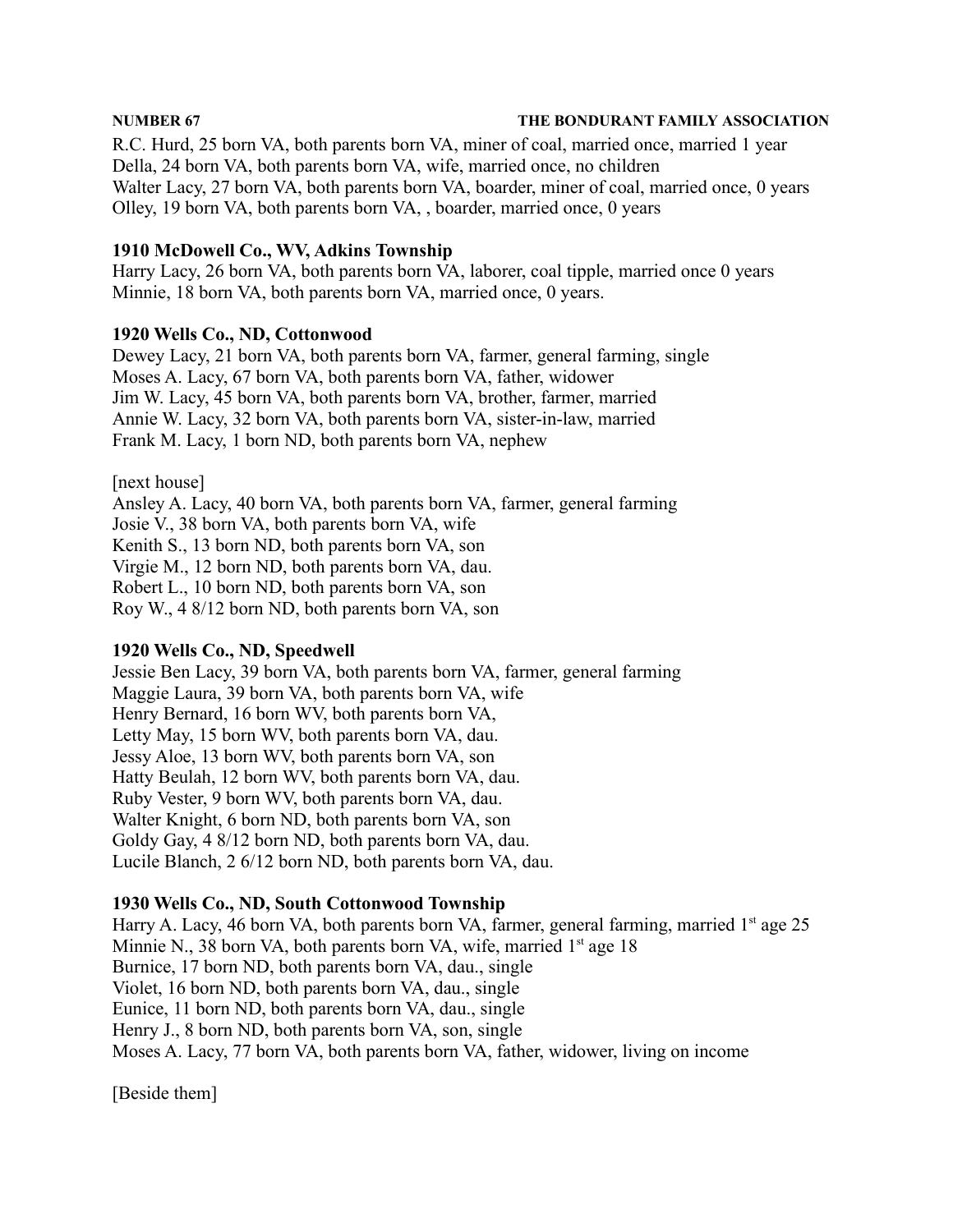James W. Lacy, 55 born VA, both parents born VA, farmer, general farming, married 1<sup>st</sup> age 43 Anna, 43 born VA, both parents born VA, wife, married 1<sup>st</sup> age 31 Frank M., 11 born ND, both parents born VA, son, single (Plus two lodgers who were laborers on the farm.)

### **1930 Wells Co., ND, Speedwell Township**

Jese Lacey [sic; Jesse Ben Lacy], 48 born VA, both parents born VA, head, farmer, married age 19

(wife was crossed out)

Ruby, 19 born VA, both parents born VA, dau., single Kerford, 16 born ND, both parents born VA, son, single Goldy, 14 born ND, both parents born VA, dau., single

Lucile, 13 born ND, both parents born VA, dau., single.

*THE HENRY BULLETIN*, Martinsville, VA, March 23, 1926. "The citizens of our community (Fressenden, Wells Co., ND) were shocked to learn last Thursday afternoon that Jesse Ben Lacy who lived south of town had passed away. He had been suffering from an attack of the flu for a few days previous to his death, but was not confined to his bed until about two days before he passed away.

He was born at Philpott, VA, Sept. 21, 1880. He grew to manhood in VA and was married there July 16<sup>th</sup> 1902 to Laura Hurd. The family came to North Dakota in 1913, and settled on a farm south of town.

He leaves to mourn his passing, his wife [Laura Hurd Lacy], eight children: Bernard, Lottis, Alver, Beulah, Roby, Kerrfoot, Goldie and Lucille, his aged father who is at present in Virginia, and six brothers, James, Ansley, Harry, Ernest and Dewey of Wells County, [ND] and John of Virginia.

The funeral was held from home Saturday afternoon and the body was laid to rest in the Hillside Cemetery." Quoted from the *FRESSENDEN, ND, FREE PRESS*

The deceased was a son of Moses and Betty Lacy, highly respected citizens of Henry Co., VA.

*THE MARRIAGE REGISTER OF HENRY CO., VA*, vol. 1, 1853-1878, pp. 60-61, shows that 8 June 1874 Moses H. Lacy, aged 21, born Henry Co., the son of Floyd and Nancy Lacy, married Elizabeth Bondurant, age 18, born Henry Co., daughter of William and Ann Bondurant.

The following persons named LACY were buried in Wells Co., ND. Anna; Ansley A.; Arthur J.; Betty A.; Cornelia; Dewey; Effie P.; Ernest D.; Frank Morgan; Harry R.; James W.; Jesse B.; Josephine V.; Minnie N.; Moses A.; Orpha C.; and Russell W. Lacy.

A file posted on **GenCircles** shows that Moses Aaron Lacy was born 7 Dec. 1852 in Henry Co., VA, and died 9 July 1839 in Wells Co., ND. His wife Elizabeth Ann Bondurant was born 9 Jan. 1855 in Henry Co., VA, died 16 Jan. 1919 in Wells Co., ND. Listed as their children were: Albert

Ed John born 28 Aug. 1876 Ansley Aaron born 17 Aug. 1878 James born 9 March 1879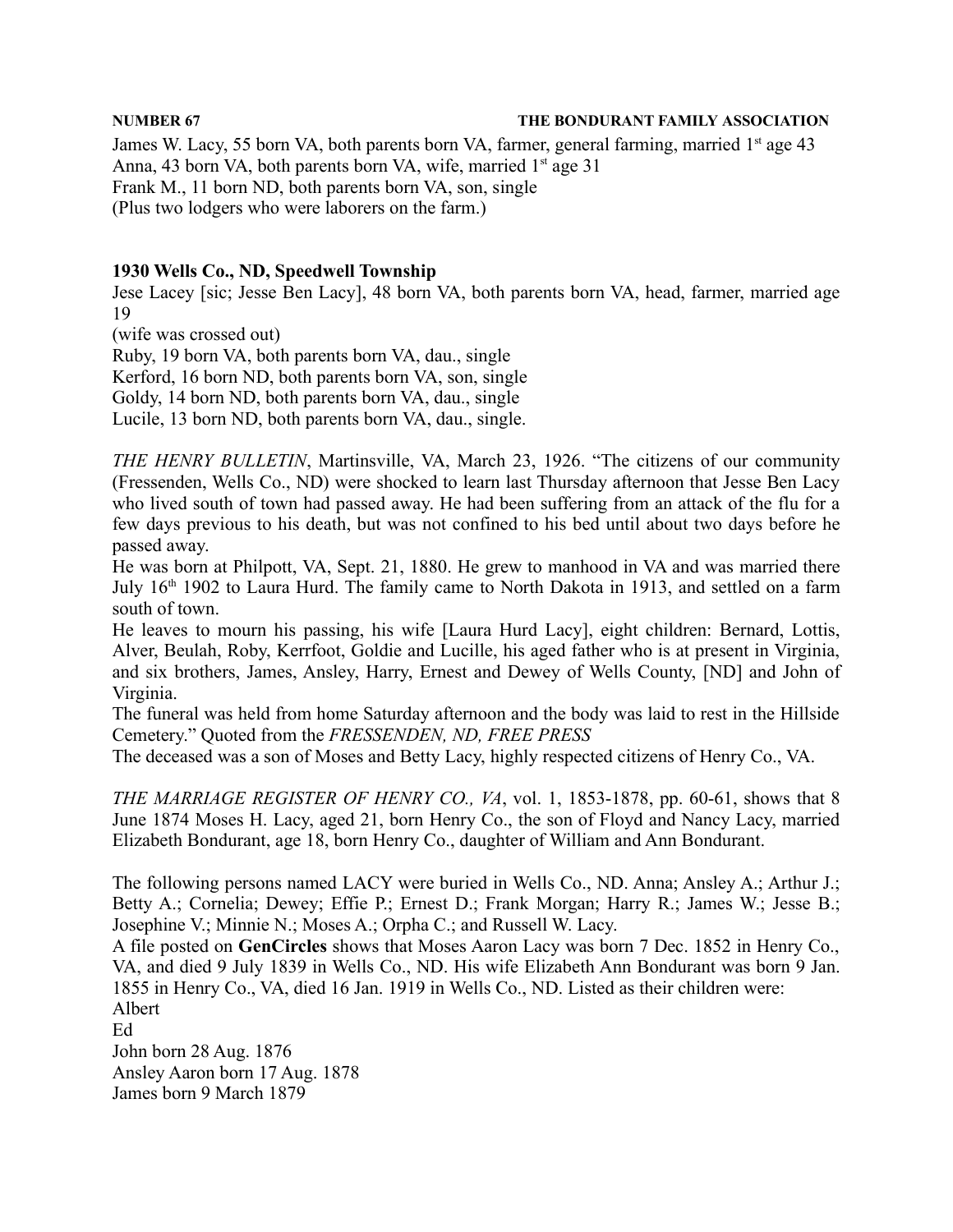Jess born 21 Sept. 1880 Walter born 28 July 1882 Harry Raymond, Sr., born 1884 Henry Co., VA Ernist [sic] born 24 July 1892 Dewey born 10 Feb. 1898

Sharon Kingen commented that she has seen no mention of the first two children (Albert and Ed) for whom no birth dates were given.

RUTH INEZ BONDURANT, daughter of William Bondurant and Ann Prillaman, was born 16 March 1859 VA, died 24 March 1936, Oak Level, Henry Co., VA. She married John H. Lacy born 27 April 1854, died 4 Feb. 1936 Oak Level, Henry Co., VA. John's brother Moses A. Lacy who married Ruth's sister Mary Elizabeth Ann (Betty) Bondurant.

Ruth was living with her mother and step-father in 1880, but had a child born June 1882, so she and John H. Lacy must have married in late 1880 or 1881. Has anyone this marriage record?

### **1900 Henry Co., VA, Reed Creek**

John H. Lacy, 46 born April 1854VA, both parents born VA, farmer, married 20 years Ruth I., 41 born March 1859 VA, both parents born VA, wife, married 20 years, 10 children born, 9 living Rufus J., 19 born June 1882 VA, both parents born VA, son, farm laborer Amos, 16 born Oct. 1883 VA, both parents born VA, son, farm laborer Luoise [sic] J., 15 born March 1885 VA, both parents born VA, dau. Annie, 13 born Nov. 1886 VA, both parents born VA, dau. Spencer, 11 born Aug. 1888 VA, both parents born VA, son, farm laborer Ida F., 9 born Dec. 1890 VA, both parents born VA, dau. Susie M., 7 born June 1892 VA, both parents born VA, dau. Maggie M., 4 born April 1895 VA, both parents born VA, dau. Emma L., 3 born March 1897 VA, both parents born VA.

# **1910 Henry Co., VA, Reed Creek**

John H. Lacy, 56 born VA, both parents born VA, farmer, married once, married 30 years

Ruth I., 51 born VA, both parents born VA, wife, married once, married 30 years, 10 children born, 9 living

Susan, 17 born VA, both parents born VA, dau.

Spencer, 19 born VA, both parents born VA, son, laborer at lumber mill

Maggie, 15 born VA, both parents born VA, dau.

Emma, 12 born VA, both parents born VA, dau.

Moses Aaron and John H. Lacy were the sons of Floyd Lacy, born August 1808, died Dec. 1903, and buried on Bassett Heights, Rt. 672. His wife Nancy Jane died Sept. 11, 1897, age 70. The Lacys may have been originally in Pittsylvania Co., VA. Children of Floyd and Nancy Jane Lacy were:

Moses A. Lacy who married Elizabeth Bondurant

John H. Lacy who married her sister Ruth Bondurant

Mary Lacy who married John F. Eggleston or Eggleton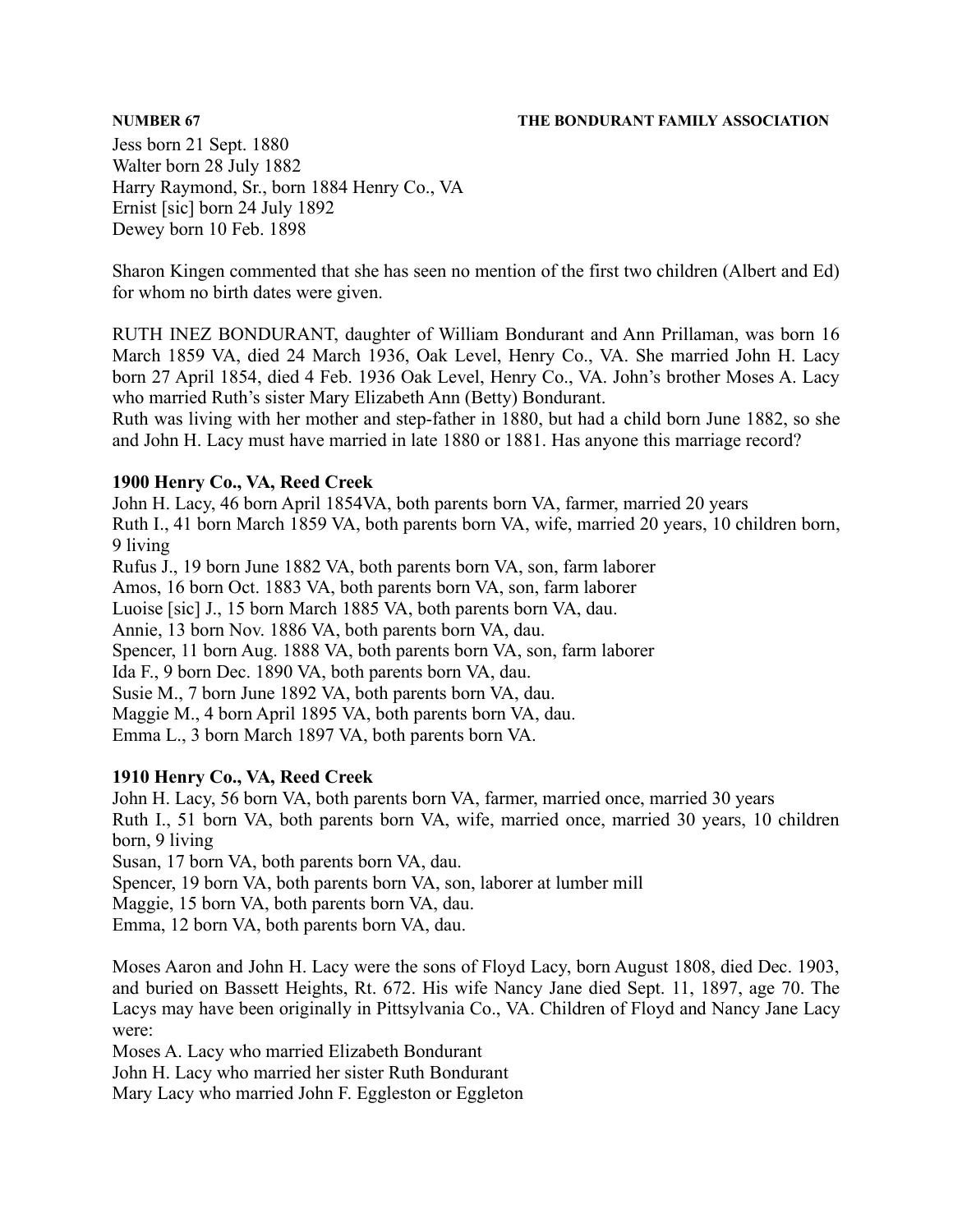A John Lacy migrated to Pleasantdale, ND. Another John Lacy married Ruth Bowles, and was buried in Bowles Cemetery, Oak Level Road. Some of their children went to WV, and a Moses Lacey went to ND.

Mrs. Marcelle Bondurant Hoffman, 458 South Camden Dr., Beverly Hills, CA 90212, sent these comments after the publication of #66 on **Thomas Morgan Bondurant, Sr.**

"I checked all the documents I have in my possession looking for information leading to the story of Thomas Morgan Bondurant, Sr. and Brig. Gen. Morgan. I looked through the copies of Darby Bondurant's Bible, information from my father's brother Uncle Trayler (Traylor) Bondurant... several copies of estate papers from Perry Co. [AL] and gravestones. The documents that I possess and have read in Perry Co. list THOMAS BONDURANT born 1792, father of Thomas Morgan Bondurant born 1849, and son of Darby Bondurant born 1749, as Thomas [Bondurant] **with no middle name or initial.**

Family stories regarding members of my family being named after a Gen. Morgan were never passed down into my family. I heard it for the first time from a descendant of SAMUEL FRANCIS BONDURANT, Thomas' brother, three years ago. As much as I would love that to be true, at this point it cannot be proven. I find this especially true after reviewing the affidavit of Thomas Bondurant, next of kin to his brother Samuel, and Thomas' grant to Perry County for the schools, see below.

If Ms. Arrington could come up with more substantial information or any records with Thomas listed as Thomas Morgan Bondurant, Sr. it would be a welcome story that we could add to our part of the family.

Also I have listed the Thomas Morgan Bondurant family (which is my line) that Ms. Arrington talked about in her article. I will check with my remaining family members to see if anyone has the sword or knows of the story or knows what Mrs. Mrs. Arrington is talking about.

I am very much interested in the statement that says that Brig. General Morgan was an uncle of Thomas. I do not have much information on Thomas' mother Lucy Hall. I suspect though Lucy Hall had three brothers which rules out an uncle there named General "Daniel" Morgan. There was a Henry Hall that fought with Gen. Morgan in the Revolutionary War, but I cannot find a connection at this time.

Thomas Bondurant's wife Mary Ann Moseley had a mother, Jane Walker, from Ireland where Gen. Daniel Morgan was from, but the Walikers did not arrive in the US until 1800. Are you familiar with the Moseley or Hall family? **Do you think this story should be placed upon the second Thomas Bondurant, and not the first?**

### **Thomas Morgan Bondurant's family**

Thomas Morgan Bondurant, 11 March 1849 - 15 Aug. 1919, married

Sarah E. Fannie Cope, 10 July 1851 - 15 Sept. 1895. Their children:

Dr. Eugene Si Bondurant, 28 July 1874 - 15 Sept. 1906, married Bertha White, but had no children.

Arthur Moseley bondurant (about 1876 - 1961) married Birdie Lindsey. Only one child: Arthur Moseley Bondurant, Jr.

Sallie Bondurant, 8 Feb. 1879 - 10 Feb. 1930, married James T. Howell, two children.

Mamie Bondurant, 18 Nov. 1881, married S.E. Macon. Only child Francis Macon.

Betty Bondurant, June 1885, married John Block, no children.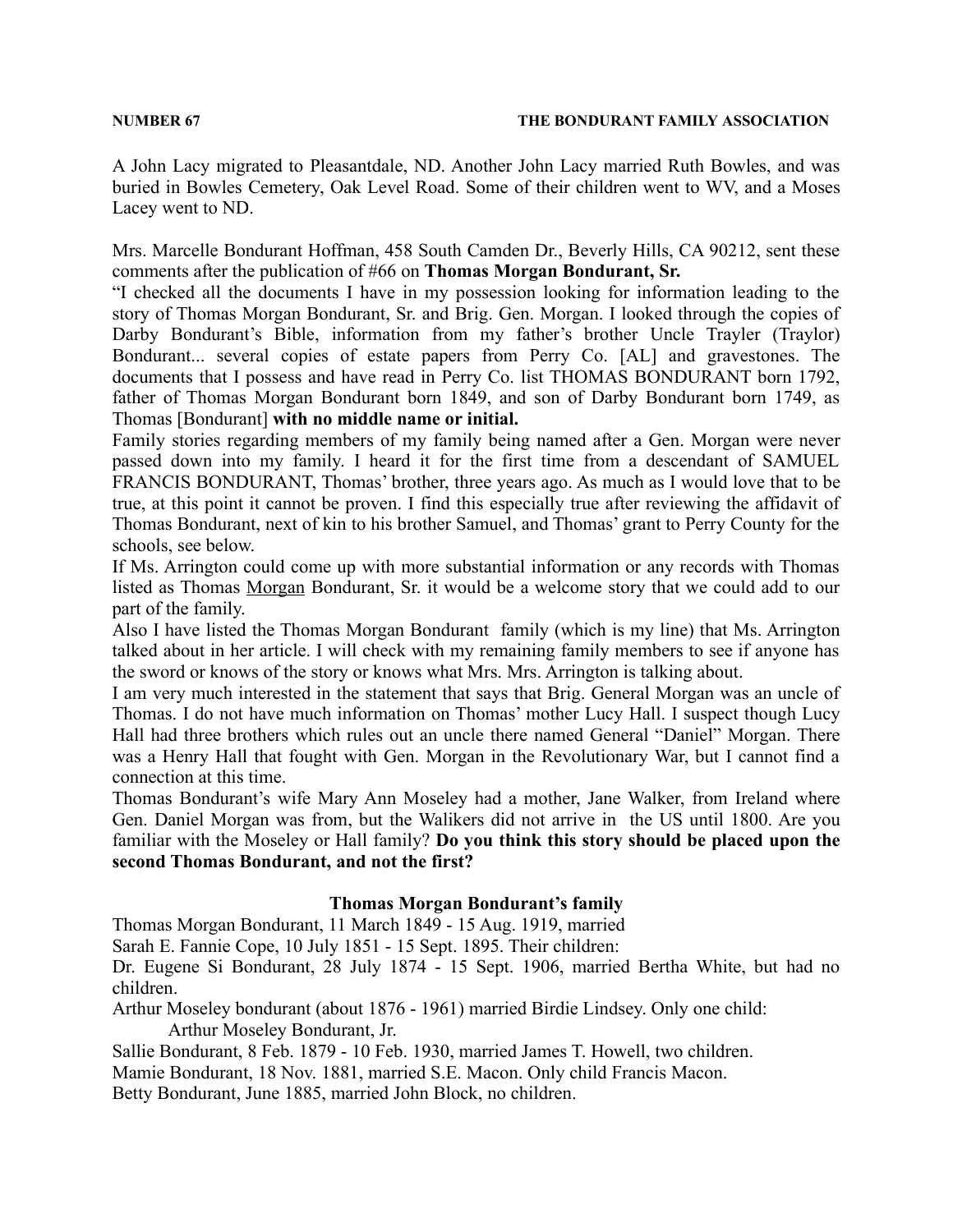Sidney Morgan Bondurant, 24 March 1888 - 24 May 1978, married Sarah Roberta Kendrick. Children:

Thomas Sidney, died age 2 John Furniss Traylor Morgan Sarah Kendrick Eugene Kendrick.

My father was Eugene Kendrick Bondurant. I know all of my grandfather Sidney Morgan Bondurant's children. They don't have a sword or know of that story. Aunt Betty had no children. I know Aunt Mamie's children and they don't know anything. Dr. Eugene had no children. That leave Arthur Moseley and Sallie's children who might know any information. I will try to find them and contact them to see if they have any information on this. Even if the name or sword story were true we cannot change the fact that Thomas only listed himself without a middle name or middle initial on all his documents and therefore it has to be kept that way.

After I typed this letter I received an e-mail from my cousin Sidney Bondurant of MS. I also found a letter from Ervil Norton in 1965. The letters were almost alike, except one mentions Samuel Francis and the other Thomas Bondurant. Thomas Bondurant, the father, would have been in his 70s during the Civil War and his brother Samuel died before that war. Thomas' son Samuel is the one my cousin Sidney speaks of, and my great-grandfather Thomas Morgan Bondurant was around 15 during the [Civil] war.

I have also mailed in copies of my uncle's name. We spelled it as TRAYLOR, he spelled it as Traylor, his father spelled it as Traylor, but in the Bible (probably written by grandmother Sadie) it was spelled TRAYLER. What is also interesting, the Bible has it as Morgan Trayler, not Trayler Morgan [Bondurant] as he was known."

**Enclosures** included the petition for administration on the estate of Samuel Bondurant, Oct. 1843 Perry Co., AL, Orphan's Court. *Thomas Bondurant*, next of kin relinquishing his right to administration... to Joseph R. John.

Deed of gift by *Thomas Bondurant* to the Trustees of the Free Public Schools of Section 16, Perry Co. 15 Aug. 1855. In text and signature, no middle name or initial.

Transcripton, and photocopy of Darby Bondurant Bible. In four entries he is called only Thomas.

Also Mary Ann Moseley's birth date was 13 Dec. 1809, not 11 Dec. They married 20 Dec. 1826. Thomas' birth appeared on the bottom of the page, with birth date 16 May 1792 (not 1779 as quoted in the Newsletter page 11, #66).

Petition to probate Thomas Bondurant's estate was filed by Samuel F. Bondurant, administrator. Again, no mention of a middle name or initial.

Thomas's gravestone in Uniontown's Rosemont Cemetery reads "Sacred to the Memory of Thomas Bondurant born in Buckingham Co. Va. May 16, 1792, died Sept. 15, 1869. Aged 77 years." His wife's gravestone identified her as the wife of Thomas Bondurant, and she died in July 1869 shortly before he did.

In contrast the gravestone of the younger man, Thomas Morgan Bondurant, born 11 March 1849, died 15 Aug. 1919, includes his middle name.

A letter, to "Morgan" from "Dad" undated, expanded on the story of the sword.

"Here is what I know about the sword. Most of it is based on memory from what I read several years ago and I will not vouch for its accuracy.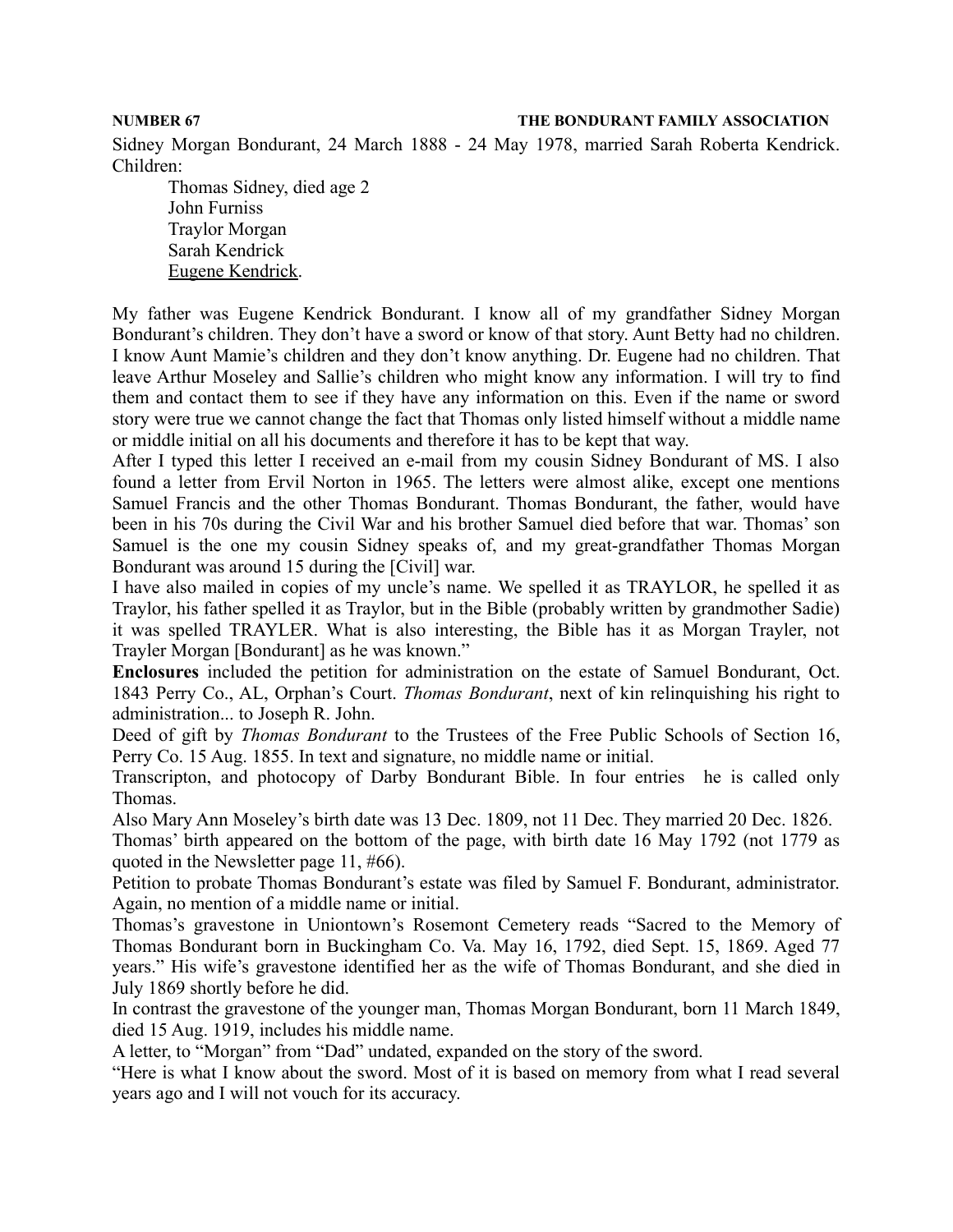I think the sword is owned by John Richard Joseph Clark. According to his mother he dropped the Joseph saying he had too many names, so he is now John Richard Clark. His mother is Patricia (Mrs. Paris) Clark. Her mother was Gertrude Bondurant Clinton. Gertrude's parents were Samuel Francis Bondurant and Rebecca Etheridge. Samuel was a brother to Thomas Bondurant your great grandfather.

Samuel [Francis Bondurant] was 18 years old when he joined Company D, "Canebrake Rifle Guards" of 4<sup>th</sup> Alabama Infantry Regiment, Army of Northern Virginia, CSA. He participated in all of the battles from just after First Bull Run through Gettysburg. He was wounded in action with a gunshot wound to the right lower leg at Little Round Top at Gettysburg. This disabled him for the war, indeed for the rest of his life.

Sometime after he returned home to Zephyr Hill Plantation just north of Uniontown, AL in 1863 he was visited by another person who is supposed to be related to us. This individual was JOHN TYLER MORGAN. I do not know how he is related. John T. Morgan was an officer in the CSA, ending the war as a General. I know that at one time he commanded the 54<sup>th</sup> AL Partisan Rangers and he ended the war trying to raise an army of slaves who would be granted freedom for signing up and fighting for the CSA. The war ended before anything could come of this plan. This is somewhat strange since he was well known as a white supremacist later in his life. After the war he [John Tyler Morgan] became a politician and served as a Senator for Alabama and was central in setting up the legal basis for the Panama Canal.

Grandaddy Bondurant had a book of his Senate speeches and I think Si has it now. According to Patricia, it was John Tyler Morgan who gave the sword to Samuel Bondurant. This has the ring of truth since there was not much likelihood that Sam would have carried a sword himself in the army. He was a corporal and foot soldier. Swords were carried by officers in all branches and enlisted men in the cavalry, but not by enlisted men in the infantry. I have no information on connections of John Tyler Morgan to the Revolutionary War, or to General [Daniel] Morgan of that war.

An interesting aside on John Tyler Morgan is his obviously having the Bondurant weakness for strong drink. There is one mention of him in the *Official Records of the Union and Confederate Armies in the War of the Rebellion* saying that he was "under arrest" and made to ride at the rear of the column when the army was on the march after having exhibited public drunkenness."

### **EDITOR'S NOTE:** Thank you, Marcelle, for the corrections.

A point of law must be brought up at this point. To be valid legal documents must be signed with the LEGAL NAME of the signatory, not with nicknames, etc. That Thomas's deed of gift of the school land, as well as relinquishment of the right to administer Samuel's estate, are all done and signed by Thomas Bondurant is legal proof that so far as he knew, that was his "real name." And his estate probate was done under "the estate of Thomas Bondurant."

One can understand how someone might have presumed that Thomas had a middle name, though they were uncommon in America when he was born. We see this same problem earlier in the Bondurant family when someone jumped to the conclusion that Jean-Pierre's son John was also named Peter, though no legal document he signed showed this. There is also no evidence from signature of John's son, that the younger John was named John Peter, either.

Someone also added a middle name "Augustine" to Jean-Pierre's son Joseph. Again, Joseph never signs any document with either an initial or middle name. Why some well-intentioned person, a descendant?, did this I don't understand.

Another thought. The "Darby Bible" was published at Philadelphia in 1815 by Mathew Carey,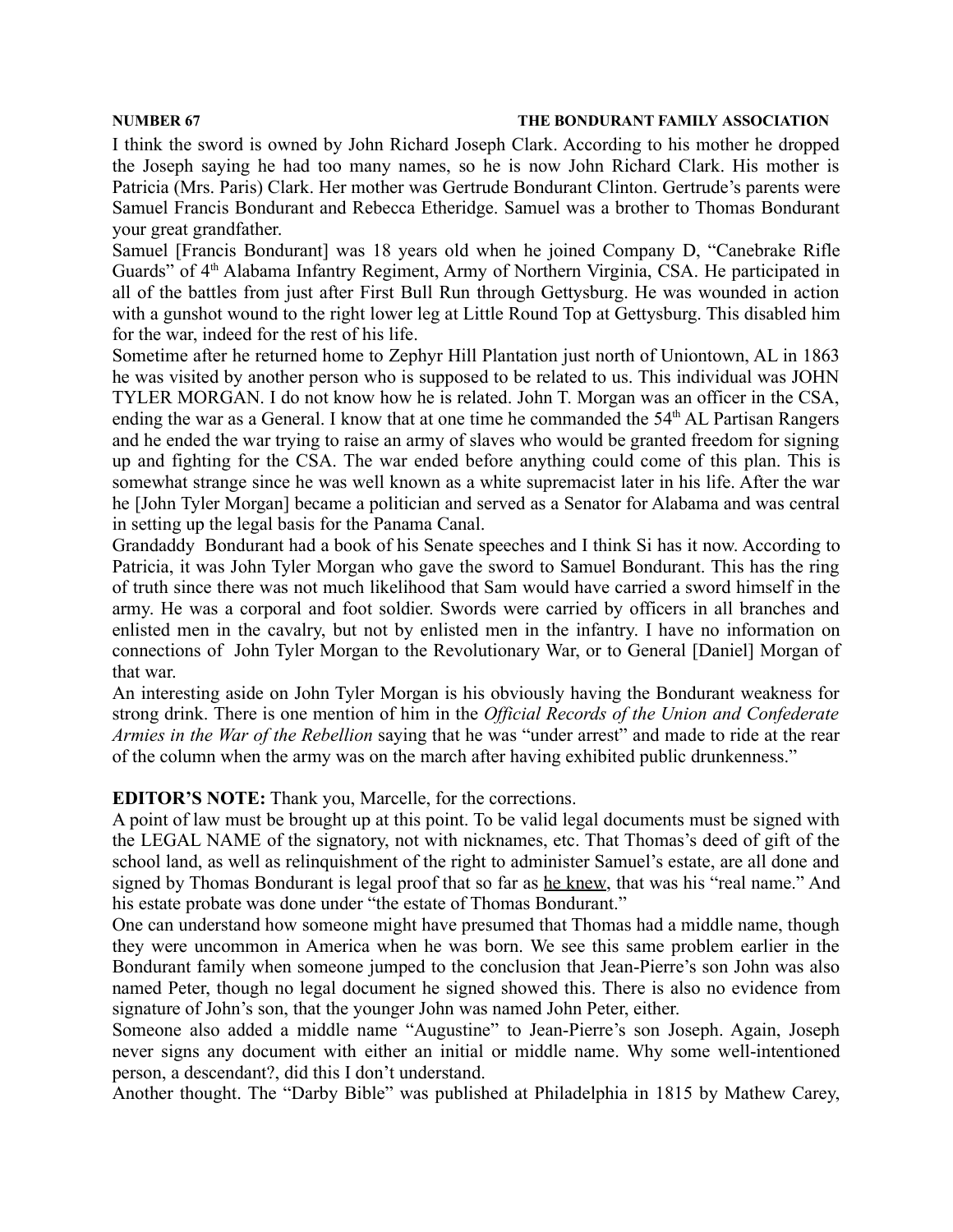who published the first American Bible to contain pre-printed "Family Record" pages in 1801. The Bible may have been Darby's, for he lived until 1829, but the birth entries for his children were written many years after the children were born.

We tend to credit a Bible's ownership to the oldest male's entry, i.e. Darby. It is more likely that the Bible was owned by one of his children, or even grandchildren, who entered the oldest family information THEY had after the Bible was purchased.

From a legal standpoint, CONTEMPORARY entries have a greater validity than entries made long after the events occurred. It helps to keep this in mind when you're evaluating conflicting information.

### **THREE LINES FROM JOHN BONDURANT, SR. AND SARAH RACHEL TAYLOR**

Mrs. Baldwin's obituary, and an e-mail from Win Hinkle ( $\frac{\text{bighinx}(a\text{partial.com})}{\text{partial.com}}$  led back to this couple, Jean Pierre's son and daughter-in-law. The lines diverged in the 2<sup>nd</sup> generation (Jean Pierre's grandsons); Darby Bondurant (1749-1828) and Ruth Payne Agee (1748-1781) were ancestors of William Thomas Bondurant, Jr., Mrs. Baldwin's son-in-law.

Darby's brother, Rev. Thomas Bondurant (1748? - 1829?) a Methodist preacher, was the progenitor of Win Hinkle.

New member Randall Bondurant sent his lineage chart showing his line also comes through John Bondurant and Sarah Rachel Taylor, through their son **John Bondurant, Jr.** (1737- 1810), who married Pauline Marshall Allen. Their son was Edward Bondurant (1768 Buckingham Co., VA - 1855 Knobnoster, MO) who married Nancy Martin (1782 VA-1838 Howard Co., MO).

Their son Capt. Clifton Edward Bondurant (1816 Madison Co., KY - 1907) married Elizabeth Geery or Geary (1821-1896) 1841 in Howard Co., MO. Their son George Clifton Bondurant, Sr., (1847-1917) married Clarissa Jane Applegate (1849-1899).

George Clifton Bondurant, Jr. (1890-1957) married Gertrude Emile Lehnert (1890-1961) and were parents of Harold Clifton Bondurant (1922-2001) who married Emma Laverne Lowry (1925-2001). Their three children are:

Randall Lee Bondurant married 1<sup>st</sup> Jeannie Faye Brents, 2<sup>nd</sup> Venus Vera Ferrier.

Son by first wife is Jeremy Lee Bondurant born 5 Jan. 1983.

Robert Clifton Bondurant married Rhonda Rae Damerell

Richard Allen Bondurant married Judith Luvgren.

**Darby Bondurant** (1749-1828) was the father of James Agee Bondurant, Sr. (1779- Abt. 1832) who married Chloe Garrett (1782-1868). Their son Jacob Napoleon Bondurant (1819-1900) married Mary Thomas Adams (1821-1911) and had a daughter Ruth Rebecca Bondurant (1880- 1966) the wife of Benjamin Franklin Cotner (1880-1956).

Mary Bell Cotner, their daughter, (1903-1971) married Lemuel Rieke Hinkle born 1902. They had at least two children:

Charles Leonard Hinkle, whose "first son" was our correspondent, Win Hinkle.

Jean Marcellene Hinkle, born 1926, married Augustus Baxter Riley, Jr., and produced a history of her branch of the Bondurant family.

**Rev. Thomas Bondurant**'s son James Agee Bondurant (1779-1846) was the parent of Samuel Watson Bondurant, born 28 Oct. 1824 in Prince Edward Co., VA, died testate there in June 1881. Samuel's home "Panola" was located near the High Bridge in Prince Edward Co. During the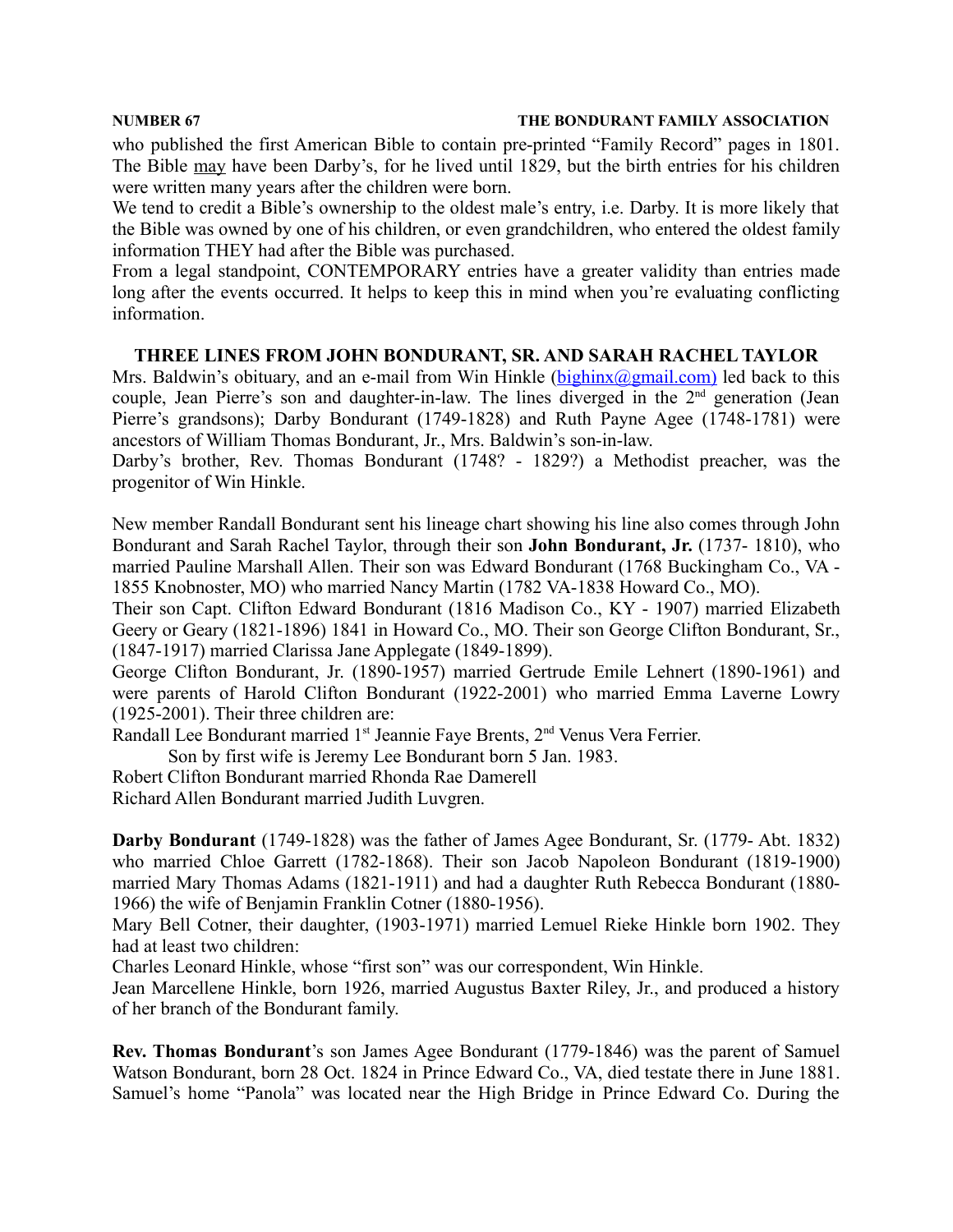Civil War his home was opened to many young girls and women who lived nearby when the two armies crossed the area. They took refuge in the cellar during this time.

**Samuel Watson Bondurant** married Maria Louise Walton 24 Feb. 1855 in Prince Edward Co., VA. She was born 1855, died Sept. 1880. Their 10 children were: Mellie W. born about 1856, no further record. **James Alva** born 11 July 1860, died 30 May 1946 in Rice, VA. Ida W. born about 1863, no further record. **Edward Taylor** born 22 Oct. 1864, died 27 March 1930 Rice, VA **Samuel Aubrey** born about 1867, died before 13 Nov. 1924 Simeon Hester born 11 April 1868, died 20 Dec. 1944 Bernard Camillus born 13 Aug. 1870, died 19 Aug. 1909, buried Pisgah Baptist Church, Rice, VA. He was Professor of Latin at the Univ. of Florida. Henry Claude born about 1874 **William Walton, Sr.** born 21 May 1877 John Lee.

[If you can fill in the details of lives of any of Samuel's children, please send the data so it can be published in a later issue. MBW]

**James Alva Bondurant** married first Octava Lavert Walton 6 Dec. 1882. She was born 8 Dec. 1858 in Charlotte Co., VA, died 30 Sept. 1916 in Prince Edward Co., VA. Their four children were:

Herbert Louis, Sr., born 2 Oct. 1883, died 7 Sept. 1960

Bernice Lavert born Feb. 1886 Prince Edward Co., VA

James Preston born 30 June 1894

Rush Walton born 15 March 1897.

James Alva Bondurant marred 2<sup>nd</sup> Ethel A. ? who was born about 1897, and presumably they had no children.

**Edward Taylor Bondurant** married Agnes Leigh Clark, born 24 Oct. 1867 Rice, VA, died 23 Dec. 1909 and buried in Pisgah Baptist Cemetery, Rice, VA. Their seven children: Mollie born about 1889 Bessie L. born about 1890 Ida Leigh born Aug. 1891, died 1968 Samuel Walton born 10 April 1893 William Thomas, Sr., born 8 Oct. 1894, died 2 Feb. 1977 John Clark born 24 Sept. 1897, died 13 Jan. 1972 Marie Camille (1900-1977), married Claude Eugene Swecker, Sr. (1888-1936). Two children: Claude Eugene Swecker, Jr. born 1927 Marie Bondurant Swecker.

**Samuel Aubrey Bondurant** married Blanche H. Anderson in 1885 Cumberland Co., VA. She was born about 1871. They had one daughter: Maria Louise born about 1896 who was a public school teacher.

**Simeon Hester (Sim) Bondurant** married 18 Dec. 1895, Rice, VA, Martha Catherine (Mattie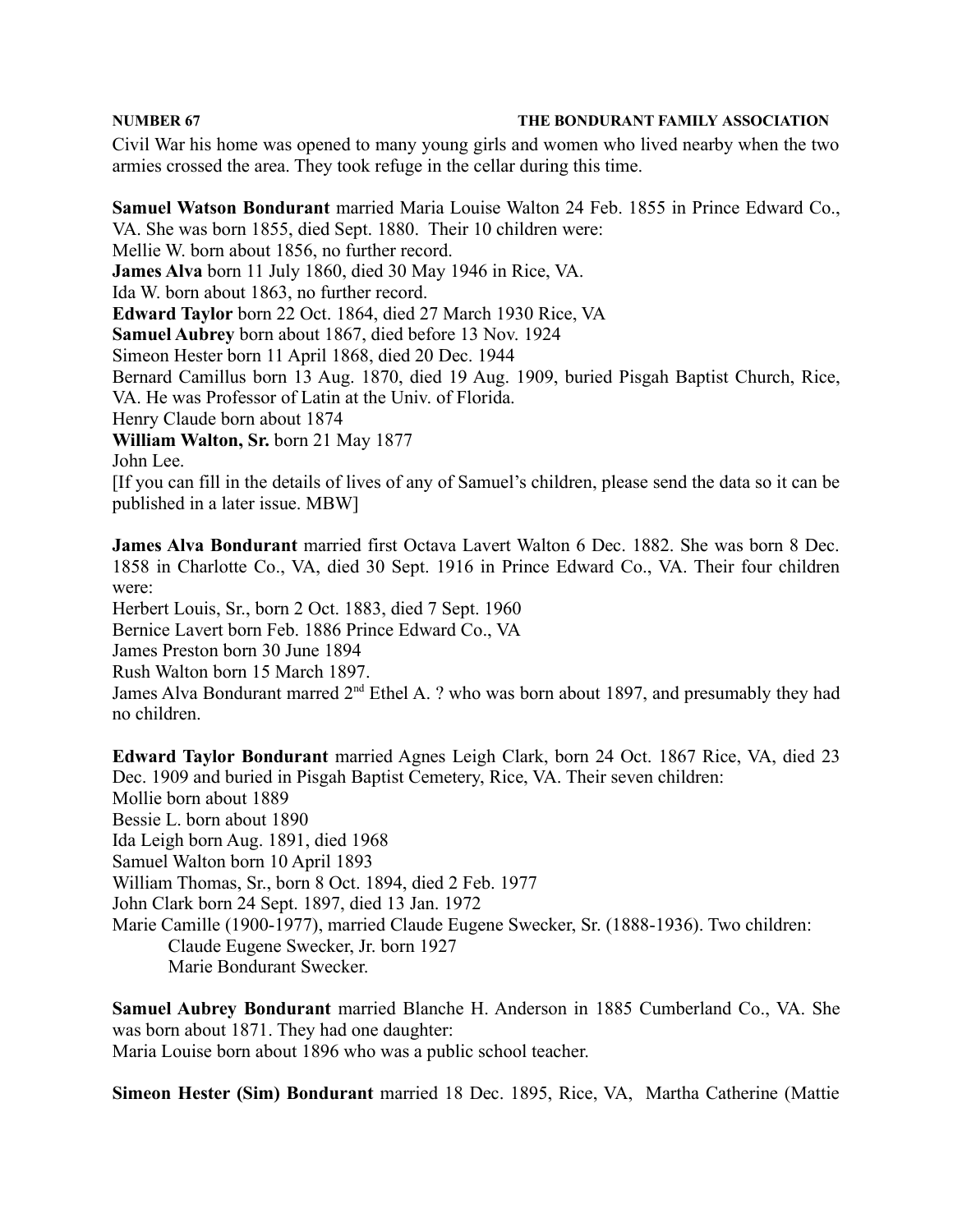Kate) Clark, (1872-1958). They were parents of:

William Hester born Sept. 1896

Martha Kathleen born 9 Sept. 1897, married James W. Wilson, Jr. and had children: James W. Wilson III born 21 Oct. 1919, married Janice Marie Fortune Elizabeth Bondurant Wilson born 3 Dec. 1923, married William Alexander Potts

Edward Thomas born 15 March 1899 Rice, VA, married Bessie Dru Ogborn

Mary Agnes born 1901 Rice, VA, died 1903, buried Pisgah Baptist Cemetery

Elizabeth Ligon born 1903, died 1922, buried Pisgah Baptist Cemetery

Virginia Walton born about 1906, married William Richard Topham

Ida Louisa (Lulie) born about 1910

Agnes Meredith born 3 Mar. 1915, died 29 Sept. 2001, married Carl Bryce Marcumson, Sr., had: Carl B. Marcumson, Jr.

Samuel W. Marcumson

Henry C. [no other information].

**William Walton Bondurant** married Lillie ?, born about 1878 VA. Children:

William Walton, Jr. born about 1906 TX, died 6 June 1992 Bexar, TX Martha born about 1908 TX.

### **Next Generation**

**Herbert Louis Bondurant, Sr.** born 2 Oct. 1883, Prince Edward Co., VA, died 7 Sept. 1960 Norfolk, VA. On 26 April 1910 in Pasquotank Co., NC, he married Gertrude Evelyn Gibson, born 6 Jan. 1883, died 14 July 1952. Six children:

Herbert Louis, Jr., born 1 Jan. 1911 Norfolk Co., VA, died 10 Sept. 1975, married Claire Eloise Wilson. Two children:

Ann Walton born 22 May 1938, married Robert Robinson Womack, Sr..Children: Robert R. Womack, Jr. born 3 July 1957

Richard Louis Womack born 6 May 1962

Randal Lutton Womack, born 4 Aug. 1965

Herbert Louis III born 17 Feb. 1942, married Patricia Diane Pedersen. Children: Scott Leslie born 23 May 1965

Samuel Louis born 9 Dec. 1966

Stacey Leigh born 2 Oct. 1969

Meghan Diane born 17Jan. 1985

John Alva, Sr. born 31 Dec. 1912, died 9 March 1982, married Dorothy Mae Denby (1914-1956). Children:

John Alva, Jr. born 19 May 1940, married Shirley Adair Tarkington. Children: Donna Lynne born 15 Nov. 1959, married Daniel Francis Drovin.

Danna Leigh born 17 Oct. 1961, married Jeffrey Elgin Thelen

John Alva III born 12 Jan. 1963,

Rush Norfleet born 30 April 1942

Mattie Levert born 29 Sept. 1916, died 24 Aug. 1993, married Richard Fleming Morgan, Sr. Children:

Richard Fleming Morgan, Jr. born 5 June 1941, married Mary Elizabeth ? Martha LeVert Morgan born 14 Nov. 1943, married John Wendell Severin. Children: John Hansen Severin born 2 July 1973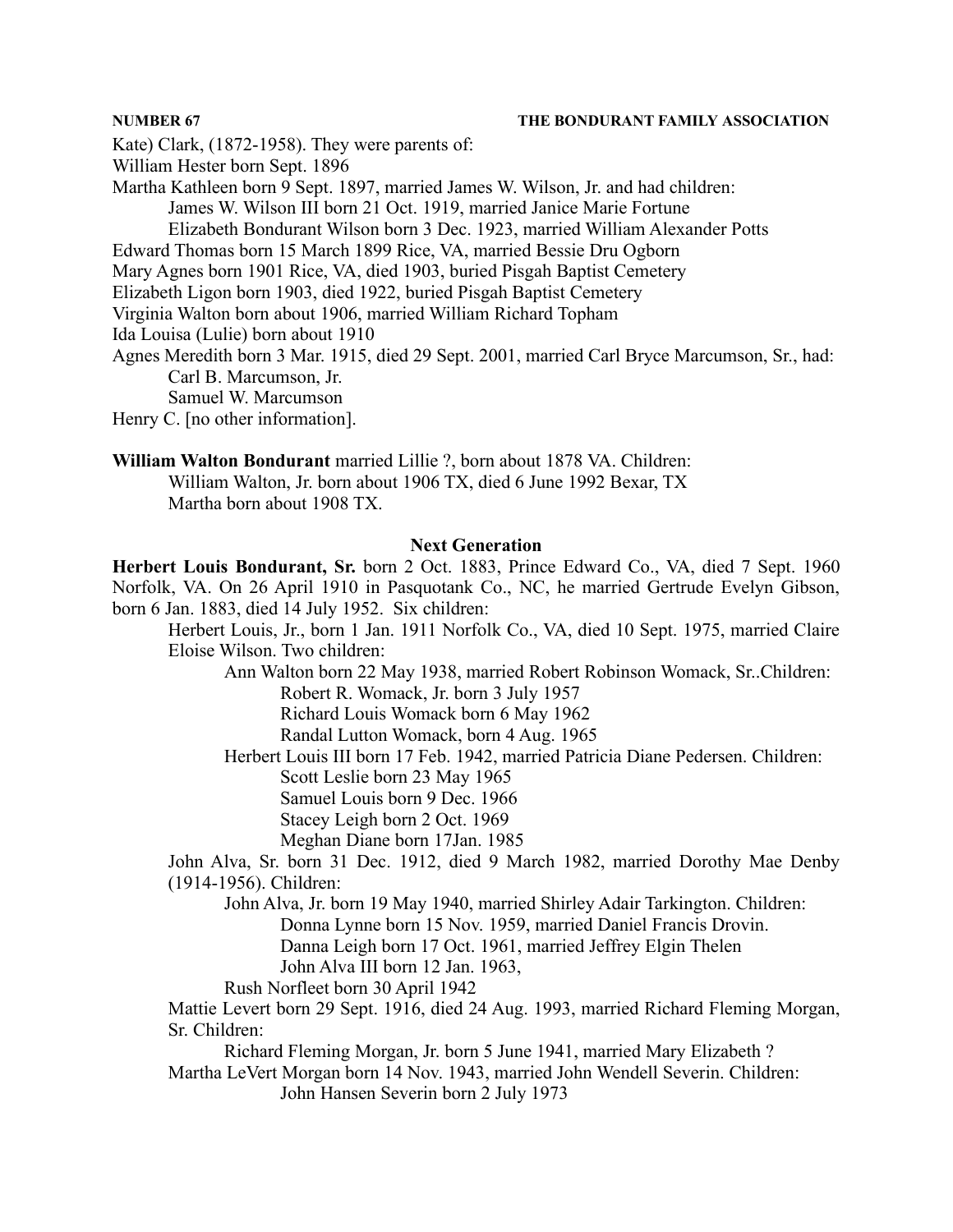Jessica LeVert Severin born 4 May 1977 Kenneth Louis Bondurant Morgan born 22 Aug. 1950 Susan Beth Morgan born 2 July 1954, married Richard Lee Haskett. Child: Susan Carole Haskett born 24 May 1972 Walton Gibson, Sr., born 28 Nov. 1918, died 27 June 1978, married Carolyn Wood Carey. Children: Walton Gibson, Jr., born 12 Nov. 1944, married Nancy Ellen Geiger. Children: Carey Jill born 13 Aug. 1971 Ami Michelle born 15 Nov. 1975 Walton Gibson III born 18 Aug. 1977 Peggy Lynn born 16 April 1949, married Leslie Marable Rutledge. Children: Carey Alison Rutledge born 3 June 1970 Austin Whitt Rutledge, born 2 April 1977 Luther Langford, married 1<sup>st</sup> Iola Dunn Taylor (1925-1967), 2<sup>nd</sup> Effie ? Maury Nelson, Sr., married Lois Faye Grimes. Children: Bonnie Faye born 19 Sept. 1948, married Wiley Russell Browning. Children: Nathaniel Bondurant Browning born 4 Oct. 1974 Matthew Rowe Browning born 1 Oct. 1976 Maury Nelson, Jr. born 6 Nov. 1951, married Brenda Lynn Jordan. Children: Betsy Leah born 27 Oct. 1980 Aaron Jordan born 8 Feb. 1984 Michael Keith born 9 April 1962.

**Bessie L. Bondurant** (1890-1978) married William Lockett (Will) Vaughan, Jr. (1889-1973) Children:

Sarah [or Laura L.?]Vaughan born 19 Dec. 1921, married James L. Mulloy. Children: Bonnie Marie Mulloy born 5 April 1956, married Thomas Ormerod Betty Leigh Mulloy (adopted) born 17 July 1957, married Daniel Paul Heckman. Jayme Leigh Heckman born 9 Dec. 1988 Mattie Clark Vaughan born 28 Dec. 1923

**Ida Leigh Bondurant** married John Bondurant Overton. Children:

Edward Taylor Overton, Sr., born 15 Feb. 1918, died 8 Jan. 2002, married Minnie Elizabeth Martin. Children:

Edward Taylor Overton, Jr., born 7 Aug. 1949, married Martha DeBord. Child: Edward Taylor Overton III

Ramah Elizabeth Overton born June 1952, married Christopher Eger, & John Cook John Clayton Overton born 14 May 1954, married Kathryn Elizabeth Reichel. Child: Taylor St. John Overton born 1 April 1985

Minnie Overton, married Mr. Goodman

**Samuel Walton (Sam) Bondurant**, born 10April 1893 Rice, VA, died 14 Feb. 1962 Radford, VA, married Nancy Lewis Johnson (1892-1989). One child:

Nancy Leigh born 30 July 1922, married William Elmer (El) Wilson. Children: Nancy Powers Wilson born 30 April 1948, married Thomas C. Dameron Jack Carlton Wilson born 29 March 1952, married Paula Carter.Twins: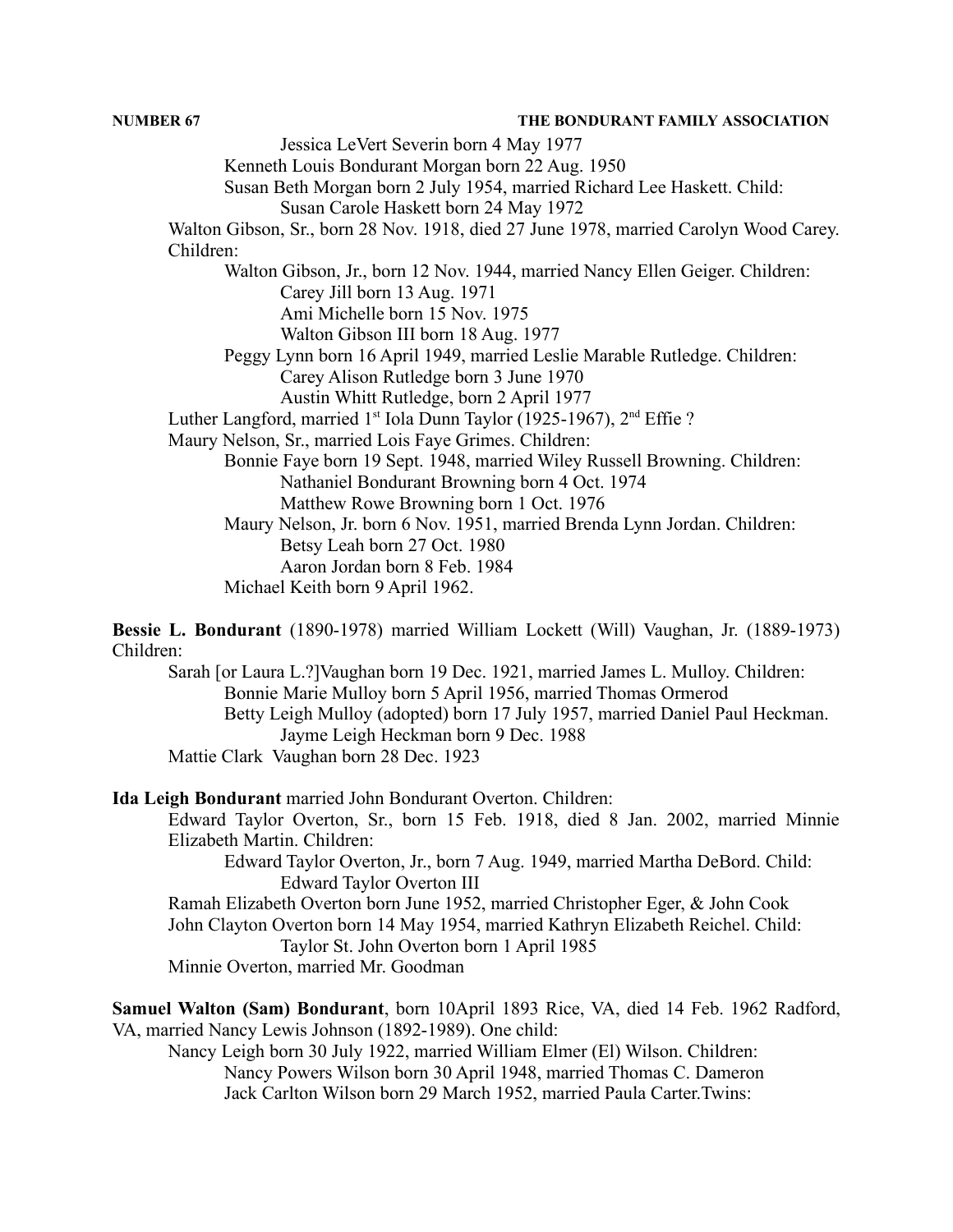Blythe Bondurant Wilson born 31 Jan. 1979 Courtney Carter Wilson born 31 Jan. 1979

**William Thomas (Willie) Bondurant, Sr.** (1894-1977) and wife unknown, had a son

William Thomas, Jr. married Kathryn L. Baldwin [mother's obit. earlier] and had children: William Thomas III born 1949 Bexar Co., TX, married Vivian L. ? Carol Baldwin born 25 July 1951 Bexar Co., TX

Linda Baughan born 5 Dec. 1955 Bexar Co., TX, married Ben Draper Green 1975 in San Angelo, TX.

**John Clark Bondurant** (1897-1972) married Mary Catherine (Mollie) Moore. Children: Betty Clark (Abt. 1927 - Bef. 1964) Catherine Taylor, born about 1930, married James H. Carpenter.

# **THE BONDURANTS OF GÉNOLHAC, FRANCE**

This hardbound, 172 page book by Mary Bondurant Warren is the story of our Bondurant and some other European ancestors, including photographs, maps and documents relating to the family. Jeff Duvall contributed "Our Ancient Ancestors" tracing 30 generations from Jean-Pierre to Charlemagne. Learn of French, Spanish and Neopolitan ancestors we didn't know we had. In the process we learn a lot of European history. Finally there is a self-guided driving tour of Bondurant sites, so that YOU can visit our most important European places at your leisure. **\$30.00**

#### **VIDEOTAPES**

#### *THE BONDURANT HOMECOMING - 1993* **\$35.00**

Views of family sites visited by Association members in August 1993. The dedication of a plaque at Génolhac on the house of our Huguenot ancestor, Jean-Pierre Bondurant.

### *THE STORIES OF OUR FOREMOTHERS - 1996* **\$35.00**

Lives of our European ancestors - the women of the Amat, Barjon, Belcastel and Bondurant families. Told with visits to their homes and towns, some dating back to the 10<sup>th</sup> Century.

**The set**, all three for -- **\$75.00**

Make your check payable to HERITAGE PAPERS, P.O. Box 7776, Athens, GA 30604-7776 Credit card orders: 706/549-1264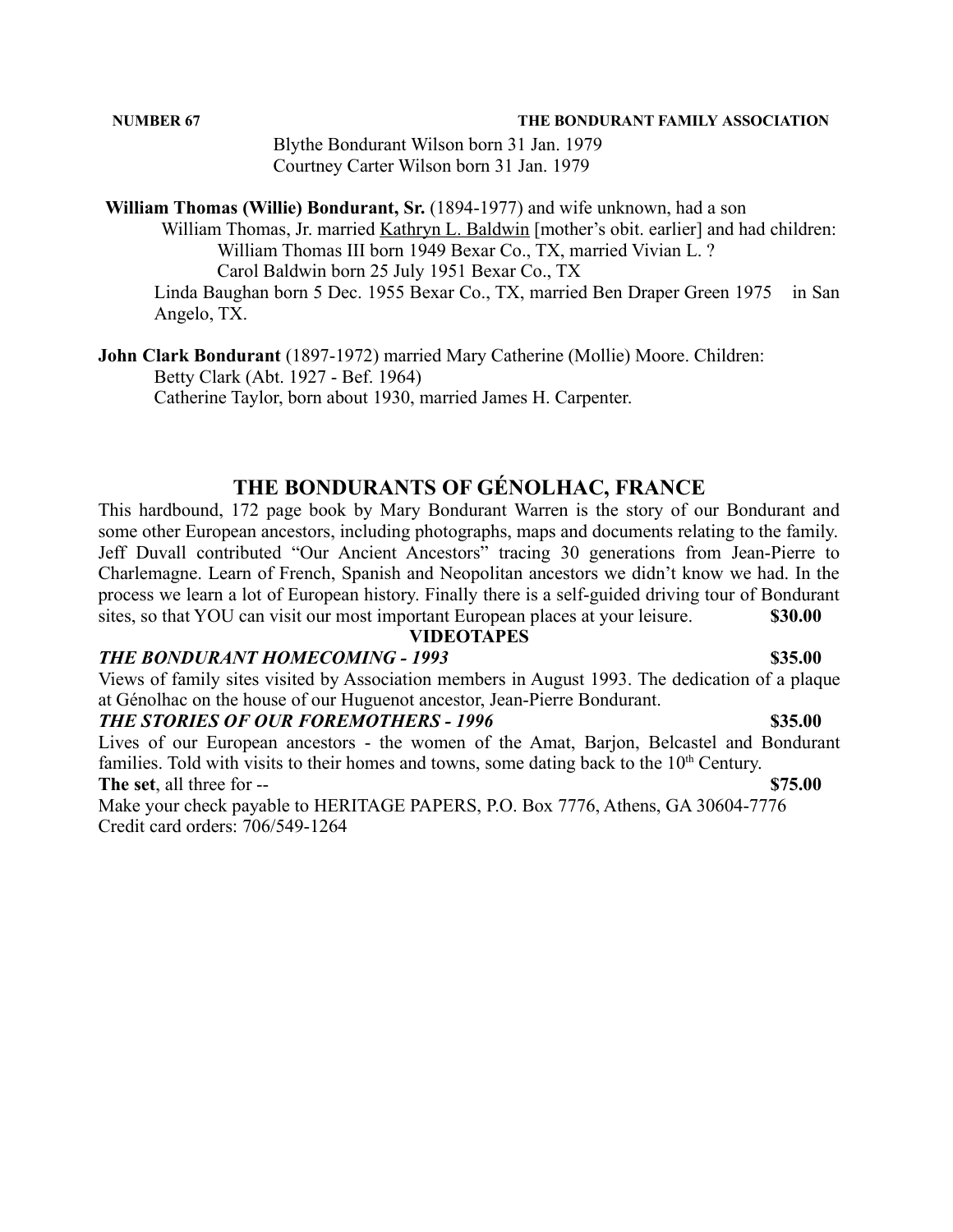### **B.F.A. NEWSLETTERS – ON THE HONOR SYSTEM**

Have you missed BFA newsletter issues for which you have paid? Please fill out the form for free replacement issues. If these are free replacement issues, write "free" below. If you want to complete your set of printed BFA newsletter issues, but did not subscribe during its earlier years, use this form to order individual issues, BY NUMBER, PLEASE. Most issues are available for \$2.50 each postpaid, EXCEPT issue 12 (containing 88 pages) - \$10.00, and issues 15, and 59-60 - \$5. Please circle the ISSUE NUMBER when ordering: 1-4 (combined - \$2.50)5 6 7 8 9 10 11 12 13 14 15 16 17 18 19 20 21 22 23 24 25 26 27 28 29 30 31 32 33 34 35 36 37 38 39 40 41 42 43 44 45 46 47 48 49 50 51 52 53 54 55 56 57 58 59-60 61 62 63 64 65 66 IF THESE ARE BACK ISSUES, fill in the amounts, and **make your check payable to The Bondurant Family Association**. Total number of issues  $@2.50 \text{ x }$  \$ Issue #12  $@$  \$10.  $$\s$ Issue #15, and/or 59-60  $@$  \$5 \$ Total amount of issue order  $\qquad \qquad$  \$ **Dues for 2005** for The Bondurant Family Association @\$20. \$\_\_\_\_\_\_\_\_\_\_\_\_\_\_\_\_\_\_\_\_\_ *Benjamin Bondurant's Descendants*, by Mary Thomas Dennis @ \$12.50 \$\_\_\_\_\_\_\_\_\_\_ **TOTALAMOUNT OF YOUR ORDER \$\_\_\_\_\_\_\_\_\_\_**

Mail to: BFA, c/o Mary Bondurant Warren, 750 Glenwood Drive, Athens, GA 30606-4628

NAME\_\_\_\_\_\_\_\_\_\_\_\_\_\_\_\_\_\_\_\_\_\_\_\_\_\_\_\_\_\_\_\_\_\_\_\_\_\_\_\_\_\_\_\_\_\_\_\_\_\_\_\_\_\_\_\_\_\_\_\_\_\_\_\_\_\_\_\_\_\_\_

ADDRESS

CITY, STATE, ZIP \_\_\_\_\_\_\_\_\_\_\_\_\_\_\_\_\_\_\_\_\_\_\_\_\_\_\_\_\_\_\_\_\_\_\_\_\_\_\_\_\_\_\_\_\_\_\_\_\_\_\_\_\_\_\_\_\_\_\_\_\_

AREA CODE AND TELEPHONE NUMBER

E-MAIL ADDRESS

**BFA FAMILY GROUP SHEET**

**When completed, mail to Mary B. Warren, 750 Glenwood Dr., Athens, GA 30606-4628**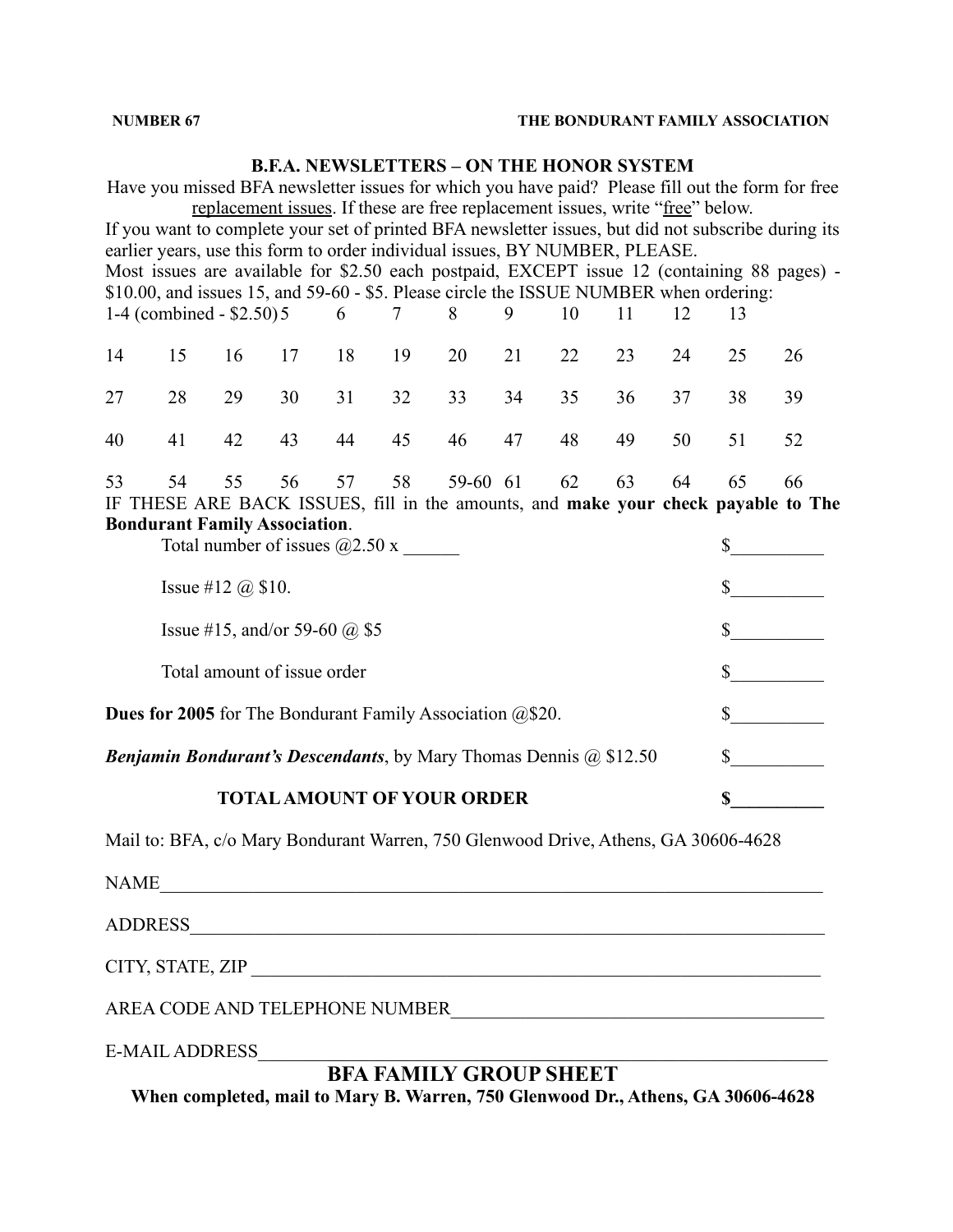| <b>NUMBER 67</b>                  | THE BONDURANT FAMILY ASSOCIATION |
|-----------------------------------|----------------------------------|
|                                   |                                  |
|                                   |                                  |
|                                   |                                  |
|                                   |                                  |
|                                   |                                  |
|                                   |                                  |
|                                   |                                  |
| Mother                            |                                  |
| NAME, Born, Married, Died, Spouse | <b>CHILDREN</b>                  |
|                                   |                                  |
|                                   | 2.                               |
|                                   | $\frac{3}{2}$                    |
|                                   | 4.                               |
| 5.                                |                                  |
| 6.                                |                                  |
| 7.                                |                                  |
| 8.                                |                                  |
| 9.                                |                                  |
| 10.                               |                                  |

Make copies of this form for each generation of your Bondurant family line.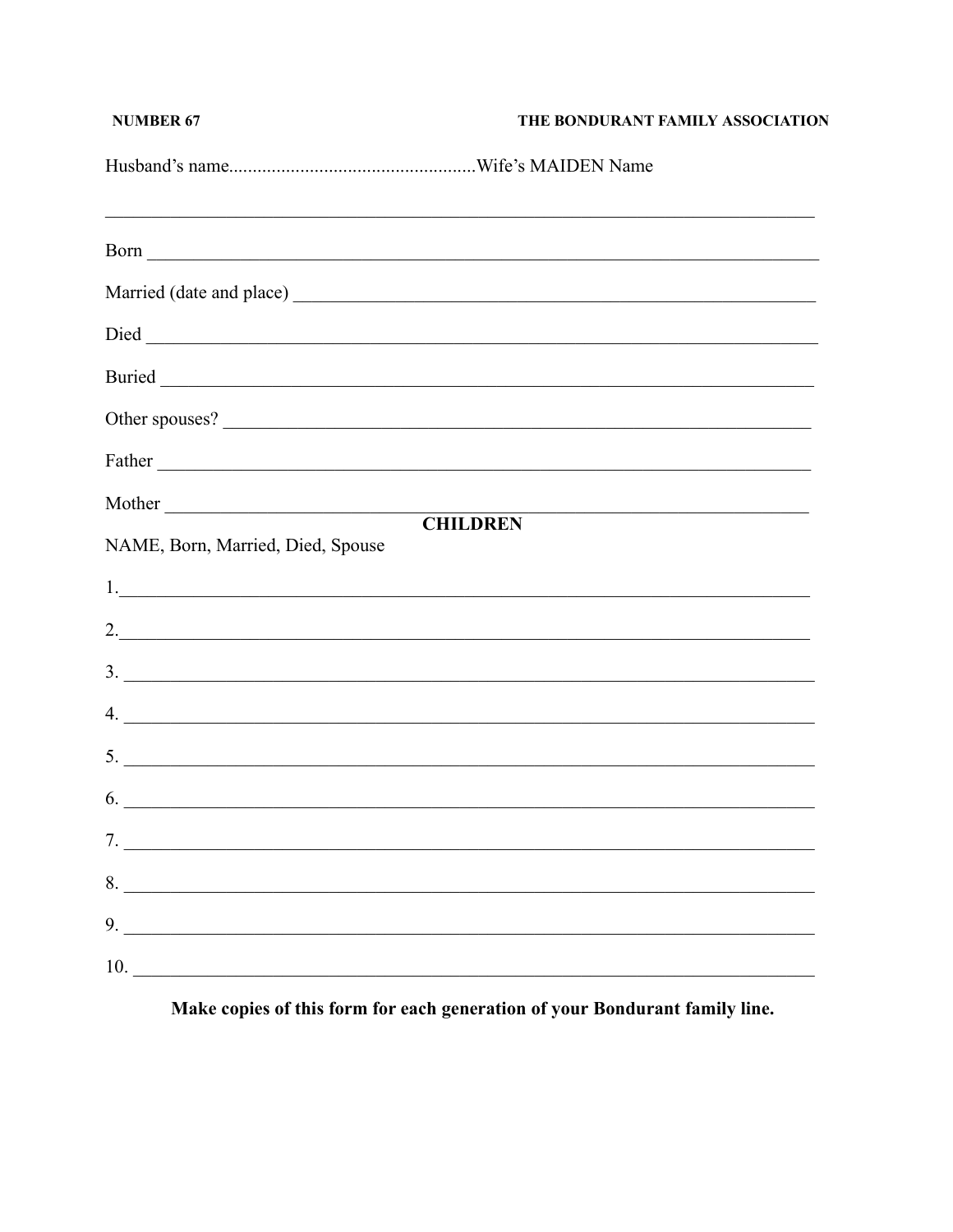| <b>NUMBER 67</b>                                                                  | THE BONDURANT FAMILY ASSOCIATION<br><b>MY BONDURANT FAMILY TREE</b>                                                                        |
|-----------------------------------------------------------------------------------|--------------------------------------------------------------------------------------------------------------------------------------------|
|                                                                                   | Please mail these completed forms to Mary Warren, 750 Glenwood Dr., Athens, GA 30606.                                                      |
|                                                                                   |                                                                                                                                            |
|                                                                                   |                                                                                                                                            |
|                                                                                   | City, State, ZIP                                                                                                                           |
|                                                                                   |                                                                                                                                            |
|                                                                                   |                                                                                                                                            |
|                                                                                   |                                                                                                                                            |
|                                                                                   |                                                                                                                                            |
|                                                                                   | His/her father's name                                                                                                                      |
| His/her mother's MAIDEN name<br>Names, birth dates, and spouses of YOUR children: | <u> 1989 - Paris Amerikaanse kommunister († 1905)</u><br>,我们也不能在这里的人,我们也不能在这里的人,我们也不能在这里的人,我们也不能在这里的人,我们也不能在这里的人,我们也不能在这里的人,我们也不能在这里的人,我们也 |
|                                                                                   | Any grandchildren? Give their names, birth dates and spouses on another sheet.                                                             |
| My father's name                                                                  |                                                                                                                                            |
|                                                                                   |                                                                                                                                            |
|                                                                                   |                                                                                                                                            |
|                                                                                   |                                                                                                                                            |
|                                                                                   | Birthplace and date                                                                                                                        |
|                                                                                   |                                                                                                                                            |
|                                                                                   |                                                                                                                                            |

Names of your brothers and sisters, and their spouses: